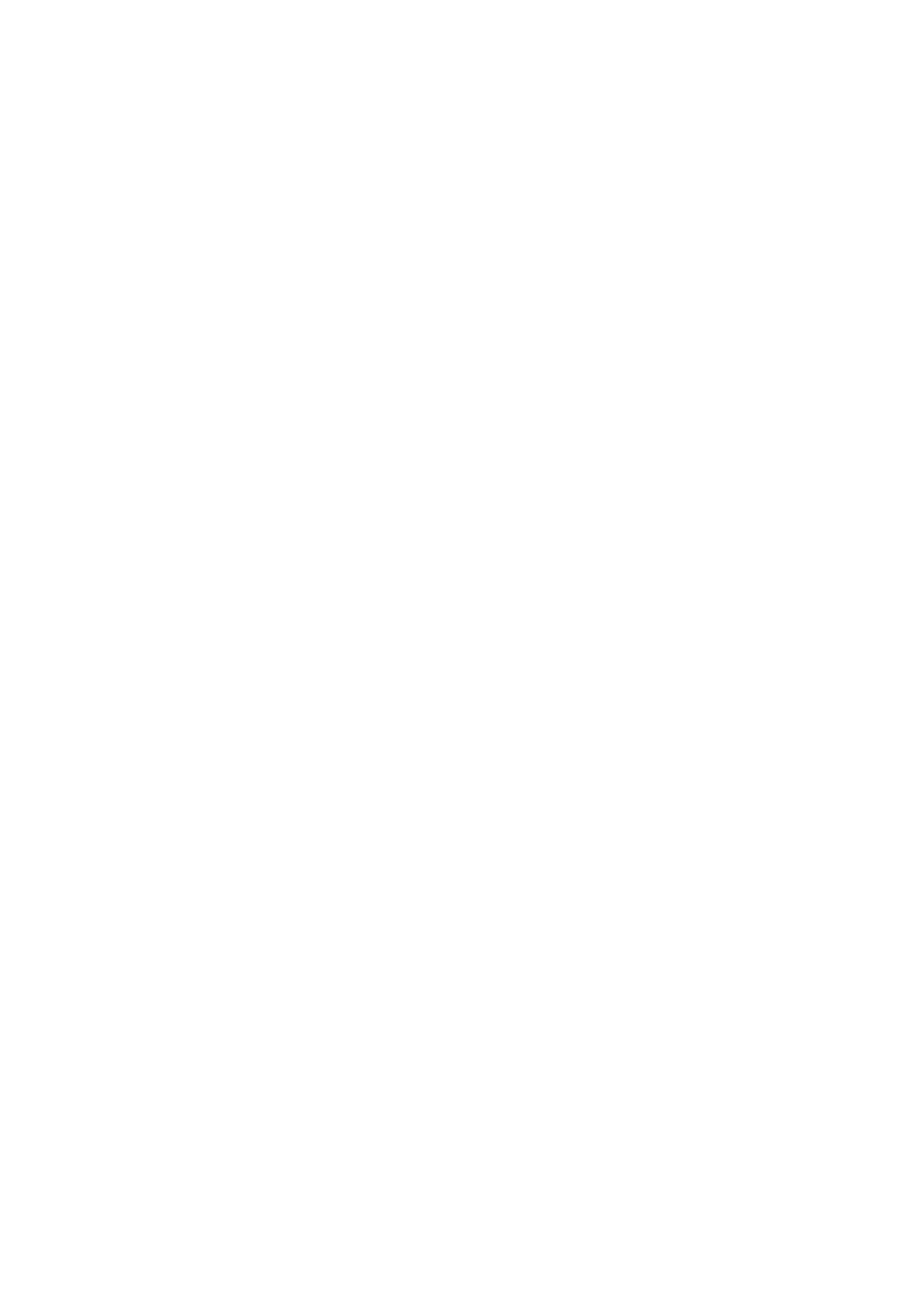*جستارهای سیاسی معاصر*، پژوهشگاه علوم انسانی و مطالعات فرهنگی فصلنامهٔ علمی (مقالهٔ علمی ــ پژوهشی)، سال ۱۲، شمارهٔ ۲، تابستان ۱۴۰۰، ۲۵ ـ ۵۰

# توسعه یافتگی سیاسی از منظر سرمایهٔ اجتماعی با تاکید بر اعتماد (با رویکرد اسلامی - ایرانی)؛ مطالعهٔ موردی شبهر شیراز

محمدرضا دميري\* سيدمصطفى ابطحى. \*\*

#### حكىدە

يسيش شسرط توسسعه سياسسي وكارأمسدي حكومست هسا بسه سسرمايه اجتمساعي هسر کشوری برمی گردد. سرمایه اجتماعی به عنوان پیوندها و هنجارهای مشترک و تعمیم اعتمـاد اجتماعی در سطح خرد و کلان نه تنها عامل تسهیل امور بـرای افـراد و گـروههاسـت بلکـه عامل مهم در شناسایی جامعه سیاسی نیز می باشد. هدف این یژوهش، بررسی ارتبـاط میـان سرمايه اجتماعي و توسعه سياسي و شناساندن جايگاه سرمايه اجتماعي و عنصر ســازنده آن یعنی اعتماد، در رسیدن به توسعه سیاسی با نگــاه بومی(اســلامی-ایرانــی) در ایــران اســت. يژوهش حاضر به لحاظ نوع تحقيق؛ توسعه اي-كـاربردي و روش تحقيــق؛ آميختــه(كمي-کیفی)، ابزار تحلیل؛ مبتنی فیش برداری و پیمایش می باشد. جامعه آمــاری شــهروندان شــهر شیراز یا حجم نمونه ۲۸۳ نفر به صورت تصادفی ساده می باشد. اندازه گیری پایایی داده هــا با آلفای کرونباخ ۸۱۰/۰ و در محیط نرم افزار spss20 و نرمال بــودن توزیــع داده هــا نیــز بــا أزمون كولوموگروف-اسميرنوف مورد بررسي قرار گرفت و روايي محتوا نيز توسط اســاتيد

\* دانشجوی دکتری تخصصی علوم سیاسی، دانشکدهٔ حقوق و علوم سیاسی، دانشگاه علـوم و تحقیقــات تهران، ايران (نويسندة مسئول)، m.damiri2000@yahoo.com \*\* استادیار گروه علوم سیاسی، دانشگاه آزاد اسلامی، واحد علوم و تحقیقات تهران، ایران، m.abtahi100@gmail.com تاريخ دريافت: ١٣٩٩/١١/٢٩٩، تاريخ پذيرش: ١۴٠٠/٠٢/١٢

COOO www.association Copyright © 2018, This is an Open Access article distributed under the terms of the Creative Commons Attribution 4.0 International, which permits others to download this work, share it with others and Adapt the material for any purpose.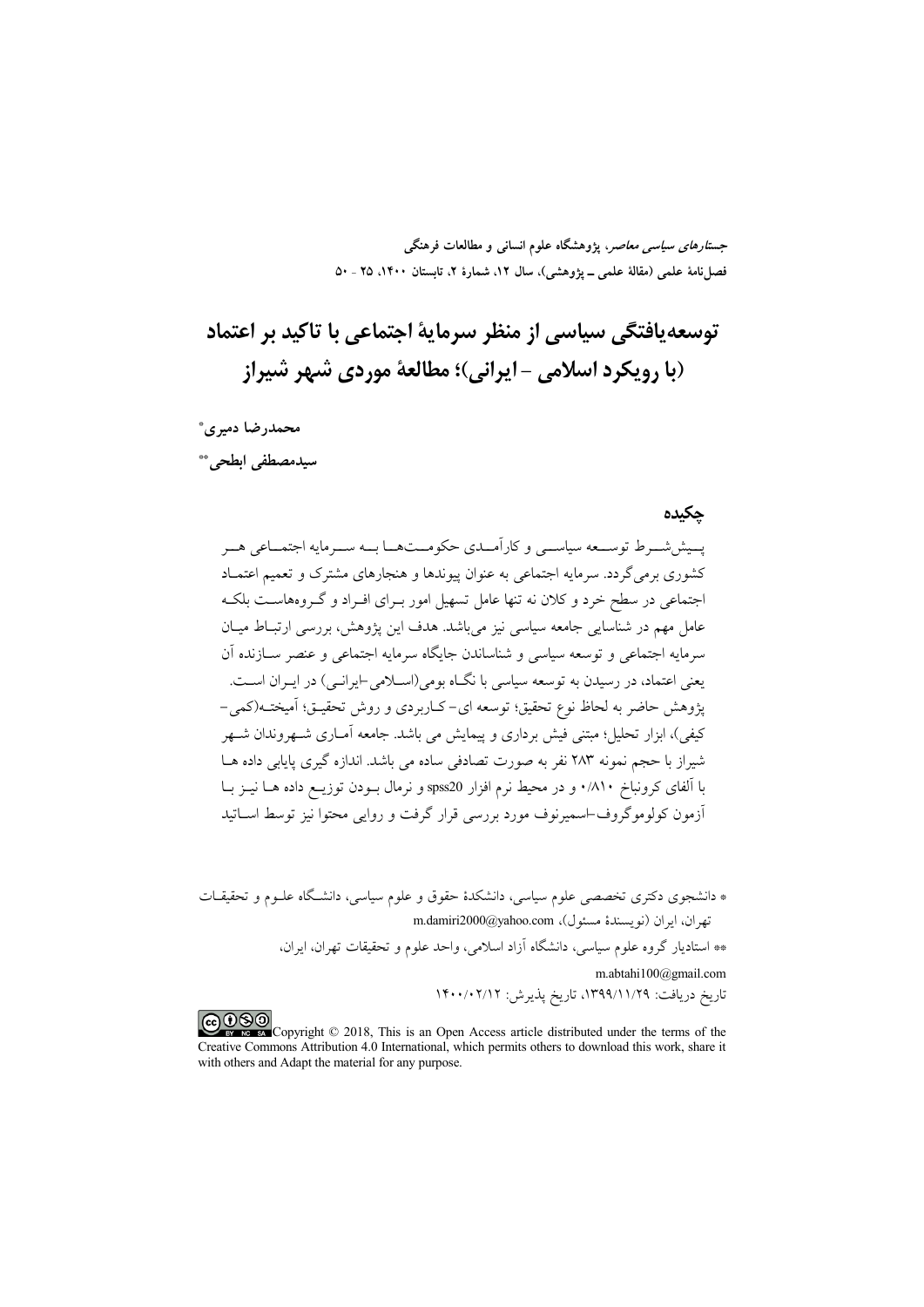تایید شد. نتیجه کلی پژوهش بر ایـن اسـت کـه رابطـه مسـتقیم و معنـا داری بـین سـرمایه اجتماعی با مولفه اعتماد و توسعه سیاسی با رویکرد بومی وجود دارد. **کلیدواژهها:** سرمایه اجتماعی، توسعه سیاسی، الگوی اسلامی ایرانی، اعتماد، شیراز

#### ١. مقدمه

سرمايه اجتماعي(social capital) مفهوم جديــدي اســت كــه از علــوم اجتمــاعـي وارد ميــدان علوم سیاسی شده که حوزه وسیع پژوهشـی و تاثیرگـذاری بـالقوه و بالفعـل گســترده ای در صحنه روابط حكومت و جامعـه دارد. سـرمايه اجتمـاعي بـر ارزشهـايي تاكيـد دارد كـه شـهروندان را بــه زنــدگي روزمــره پيونــد داده و روابـط اجتمــاعي ميــان آنــان را تقويــت و تسهیل می نماید. سرمایه اجتماعی در واقع توانـایی گسـترش کـنش، غنـی سـازی کـنش، تسهیل کنش، کاهش هزینه کنش و منبع کنش اجتمـاعی –سیاســی را داراسـت و از ســویی محمل و حاصل آن نیز می باشد. در مورد مفهوم سرمایه اجتماعی تعریف و رویک رد واحـد و مشترکی وجود ندارد اما آنچه به عنوان مخرج مشترک همه رویکردها قابل طرح می باشـد ذکر این نکته است که در واقع یکی از سرمایه های معنوی مهم در هر نظام اجتمـاعی کـه از مولف های اساسمی و کلیـدی در توسـعه و ثبـات یـک کشـور محسـوب مـی شـود سرمایه اجتماعی است. از نظر نگارنده سرمایه اجتماعی در واقع به پیوندها و ارتباطات میـان افراد جامعه به عنوان منبع با ارزش اشـاره دارد کــه بــا در برداشــتن ارزش هــاي اخلاقــي و هنجارهای اجتماعی و اعتماد به طور شبکه ای موجب تحقـق اهــداف جامعــه مــن جملــه توسعه سياسي (political development) مي شود. سرمايه اجتماعي توانـايي بـالقوه و بالفعـل این را دارد که انسانهای دارای منافع متضاد و متنازع در یک وضعیت "بد بینانــه" را بــه یــک وضعيت خيـر عمـومي ويـا فضـيلت "خـوش بينانــه "سـوق دهــد. بنــابراين اهميـت سرمایه اجتماعی در شکل گیری توسـعه سیاسـی در هـر جامعــه ای انکــار نایــذیر اســت و استخراج مولفه های سرمایه اجتماعی همچون اعتماد برای دستیابی به توسعه سیاسی لازم و ضروری می نماید. از سویی دیگر ماهیت و مقوله توسـعه سیاسـی در جهـان سـوم همـواره موضوع بحث برانگیز به ویــژه از نیمــه دوم قــرن بیســتم بــوده و مــی باشــد و دیــدگاههــای گوناگونی در راستای توسعه و چگونگی دستیابی به آن ارائه شده و همگی در پی پاسـخ بــه این سوال بوده اند که با چه رویکردی و الگویی می توان به توسعه سیاسـی جهانشـمول در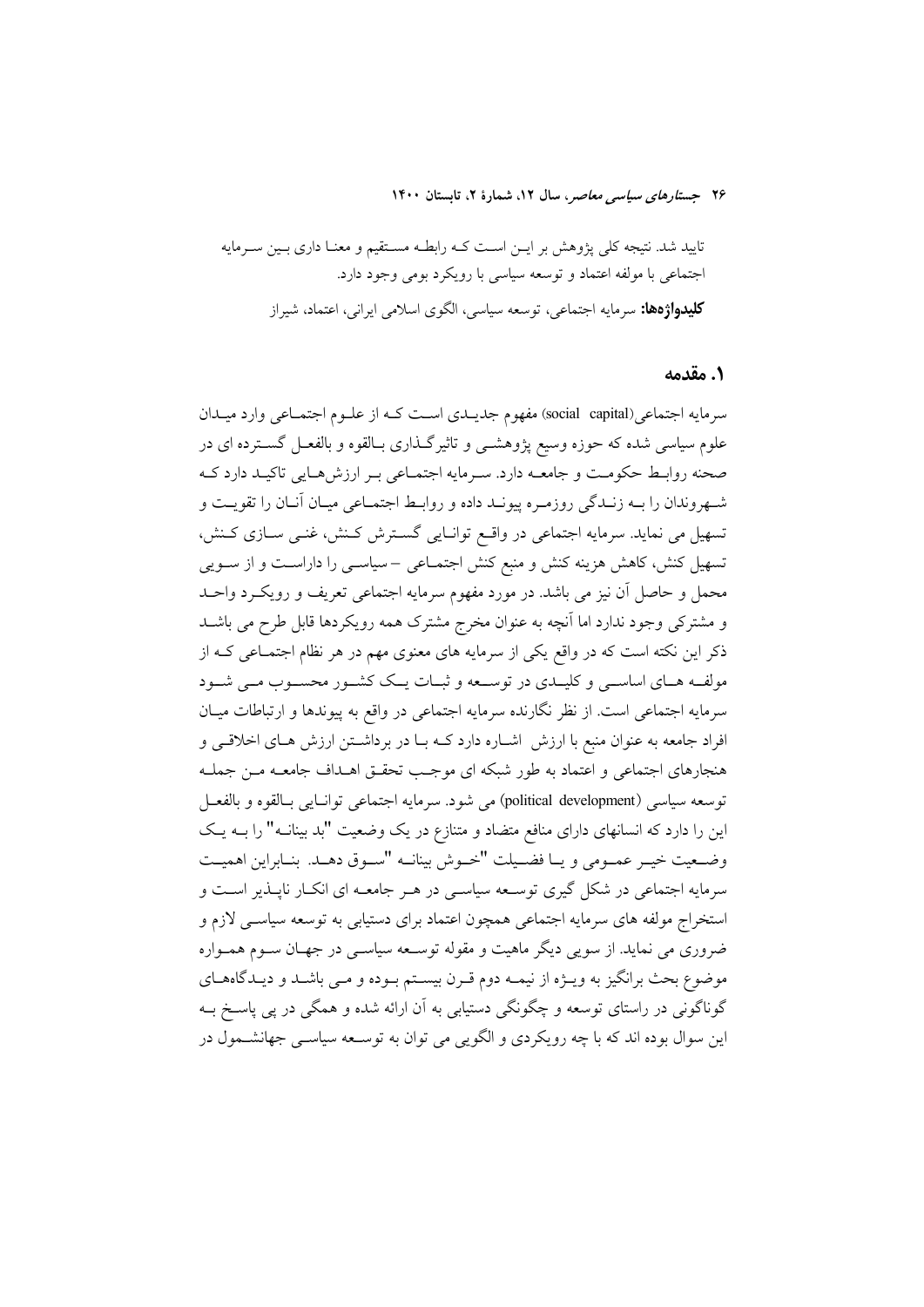همه جوامع دست یافت؟ با توجه به مطالعات صورت گرفته در این زمینه غالب پژوهش هـا کمتر به نقش حیاتی سرمایه اجتماعی در توسعه سیاسی اشاره کـرده انــد. لــذا ایـــن پـــژوهش دریی واکاوی و پرنمودن این نقیصه می باشد. مطالعه و بررسی سرمایه اجتمـاعی و اهمیـت آن در چند دهه اخير توسط كساني چون يې پربورديو، جيمز كلمــن، فرانســيس فوكوپامــا و رابرت پاتنام با رویکردهای غربی صورت گرفته است. نگارنده نیز ضمن توجه بـه اهمیـت و نقش سرمایه اجتماعی با محوریت اعتماد(trust) در راستای توسعه سیاسی،از ادبیات رایــج در زمینه سرمایه اجتماعی با ادبیات توسعه و توسعه سیاسی بـا مبنـا و رگــه هـای غربــی بــه دلايل "هستي شناسانه" و "معرفت شناسانه"فاصله مـي گيـرد و بـا طراحـي و ايجـاد سـازه بومی (الگوی اسلامی ایرانی) به تبیین و تشریح این مهم می پردازد. چرا کــه بــه اعتقــاد اکثــر یژوهش گران و اندیشمندان حوزه مطالعات فرهنگی و سـرمایه اجتمــاعی حتــی اگــر مفهــوم واحد داشته باشد قطعا مصداق واحد در همـه جوامـع نـدارد و اقتضـاى سـرمايه بـودن آن، این است که در هر جامعه ای متناسب با مقتضیات آن جامعه شـکل بگیـرد. لـذا نمـبی تـوان میزان سرمایه اجتماعی مانند اعتماد را در جوامع مختلف بـا شــاخص هــای یکســان ســنجید (الویری ،۱۳۸۴، ص ۱۱۵). لذا اهمیت و ضرورت این یژوهش حاضر را می تـوان در مـوارد ذيل بيان نمود:

نقش بی بدیل سرمایه اجتماعی در پیروزی انقلاب اسلامی و لزوم حفظ و ارتقای أن ضرورت های کشور در اسناد فرادستی و فرودستی در قالـب برنامـه هـای توســعه ای و برنامه افق ۱۴۰۴

كمهزينه بودن سرمايه اجتماعي و پرداوم بودن نقش أن بومیسازی سرمایه اجتماعی با توجه شرایط فرهنگـی، مــذهبی و تــاریخی( احیاســازی سرمايه اجتماعي با الگوي بومي)

به طور کلبی هدف این پژوهش در چند سطح قابل بیان است: *اهداف نزدیک (جزئــی):* بررسی نقش سرمایه اجتماعی و توسعه سیاسی بــا رویکــردی اســلامی- ایرانــی و تبــین و نسبت سنجی رابطه میان آنها میباشد *اهـلـاف دور (کـلان): ضـرورت بــازنگری در عوامــ*ل زمینهستاز توسیعه سویژه توسیعه سیاستی در نیزد سیاستمداران، میدیران، برنامیه ریبزان و یژوهندگان در دو بعد تئوریک و پراتیک با تاکید بر اعتماد میباشد که مجموعه حاکمیت را چه در حوزه تقنین چه در حوزه اجرا و برنامهریزی پاری رساند و از طرفـی بـه زیــانهــای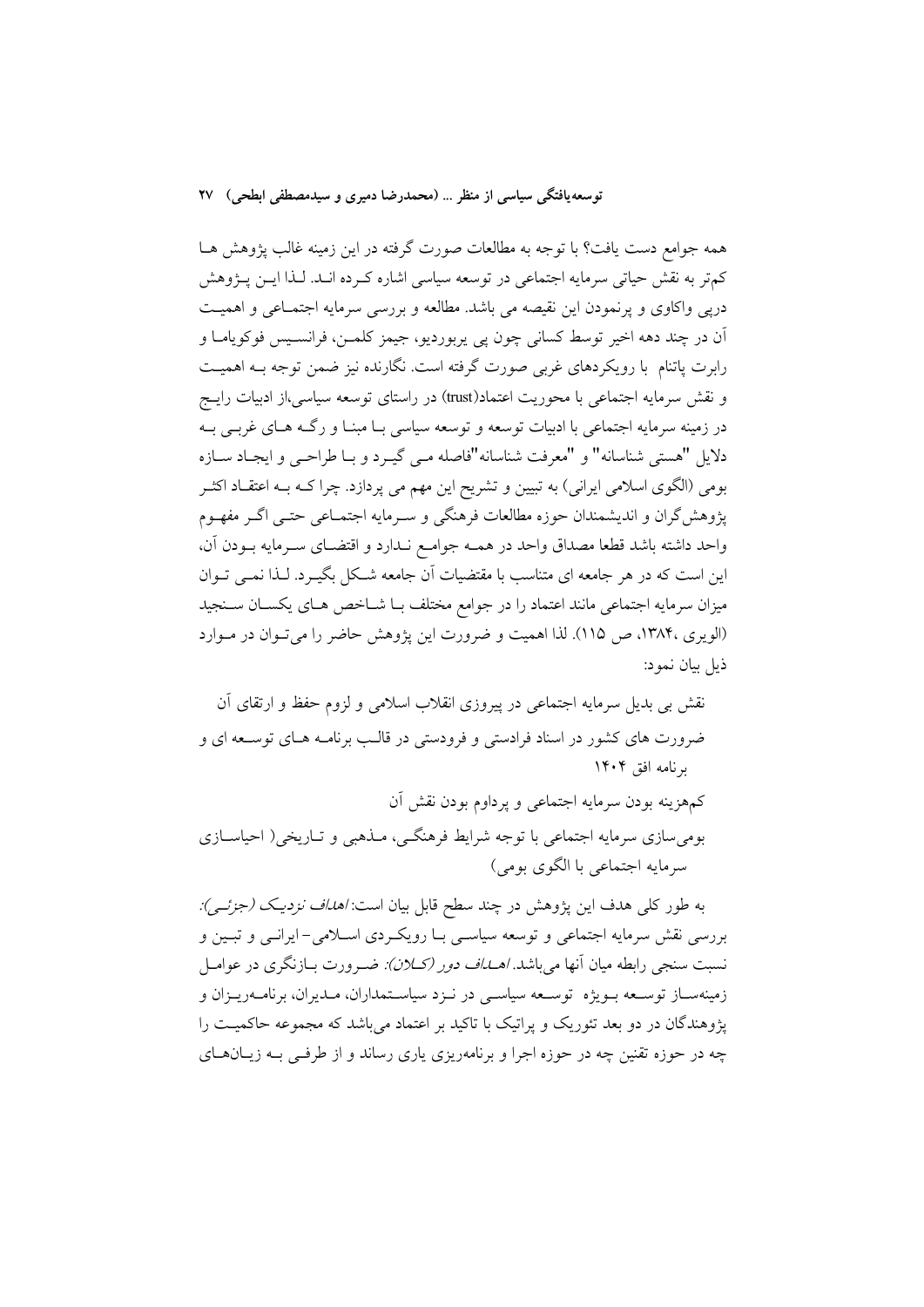ناشی از بی توجهی به سرمایه اجتماعی آگـاه ســازد. ســوال کلیــدی ایــن پــژوهش مبنــی بــر این است چه نسبت و ارتباطی بین سرمایه اجتماعی با محوریـت اعتمـاد و توسـعه سیاسـی (بـا رويكـرد بـومي) در شـهر شـيراز وجـود دارد. *فرضـيه پـژوهش* بـر ايـن اسـت كـه سرمایه اجتماعی با شاخصه اعتماد نقش مستقیم و معناداری در توسعه سیاســی (مشــروعیت سیاسی – مشارکت سیاسی ) با رویکرد بومی در شهر شیراز دارد.

## ٢. يشينة يژوهش

اهميت سرمايه اجتمــاعي و نقــش آن در توســعه (سياســي) را شــايد بتــوان بــه ســال ١٨٣١ هنگامی که آلکسی دوتو کویل فرانسوی برای بررسی دموکراسی در آمریکـا بــه ایــن کشــور سـفر كـرد ارجــاع داد(محمــدي،١٣٨۴، ص٣). اگرچــه در اســتفاده از مفهــوم مســتقيم سرمايه اجتماعي توافق چنداني وجود ندارد اما به طور كلي آنچه مورد وفياق نسببي است، این است که استفاده از این واژه نخستین بار در معنایی که امـروز بــا آن سـروکار داریــم بــه سال ۱۹۱۶ یعنی به نوشته های لیداجانسون هانیفان سرپرست وقت مدارس ویرجینیای جنوبی در آمریکا در کتاب مهمش به عنوان "مرکز اجتمــاع" بــاز مــی گــردد. او در توضــیح اهمیت مشـارکت (در تقویـت حاصـل کـار مدرسـه) مفهـوم سـرمایه اجتمـاعی را مطـرح كرده است (تاجبخش،۱۳۸۴، ص۵۳۴). هاني فان در بحث از مراكز اجتماعات روسـتايي بـر اهمیت احیاء مشارکت های اجتماعی برای تداوم دموکراسی و توسـعه تاکیـد کـرد و مفهـوم سرمايه اجتماعي را وضع نمود (توسـلي و موسـوي، ١٣٨۴،ص۴). بعـد از هانيفـان انديشـه سرمايه اجتماعي تـا چنـدين دهــه ناپديــد شــد ولــي در دهــه ي ١٩۵٠ توسـط گروهــي از جامعهشناسان شهری کانادایی و در دهه ۱۹۶۰ توسط جین جاکوبز در کتاب تاثیر گذارش بـه نام "مرگ و زندگی در شهرهای بزرگ آمریکا " به کار برده شد (الـوانی و شـیروانی،۱۳۸۵. ص ٣). در دهــه ١٩٧٠ توســط گلـــن لــوري(Glenn-Loury) و ايــوان لايــت(Evan-Light) مطرح شد (فوكوياما،١٣٧٩، ص ١٠). اما از دهه ١٩٨٠ به طور جـدي توسـط يـي يربورديــو، جيمز ساموئل كلمن، فرانسيس فوكوياما، بـه ويـژه رابـرت پاتنـام در كتـاب " دموكراسـي و سنت های ً مدنی" به طور جدی وارد مباحث جامعه شناسی، اقتصـاد و علــوم سیاســی شــد (Bullen,P&Onyx1998:2) و(ازکیـا و غفــاری،۱۳۸۳، ص۲۷۸). فـران تــوتکس در کتــاب "اعتماد و سـرمايه اجتمـاعي "ضـمن جمـع أورى مقـالات صـاحب نظـران ايـن امـر، بــه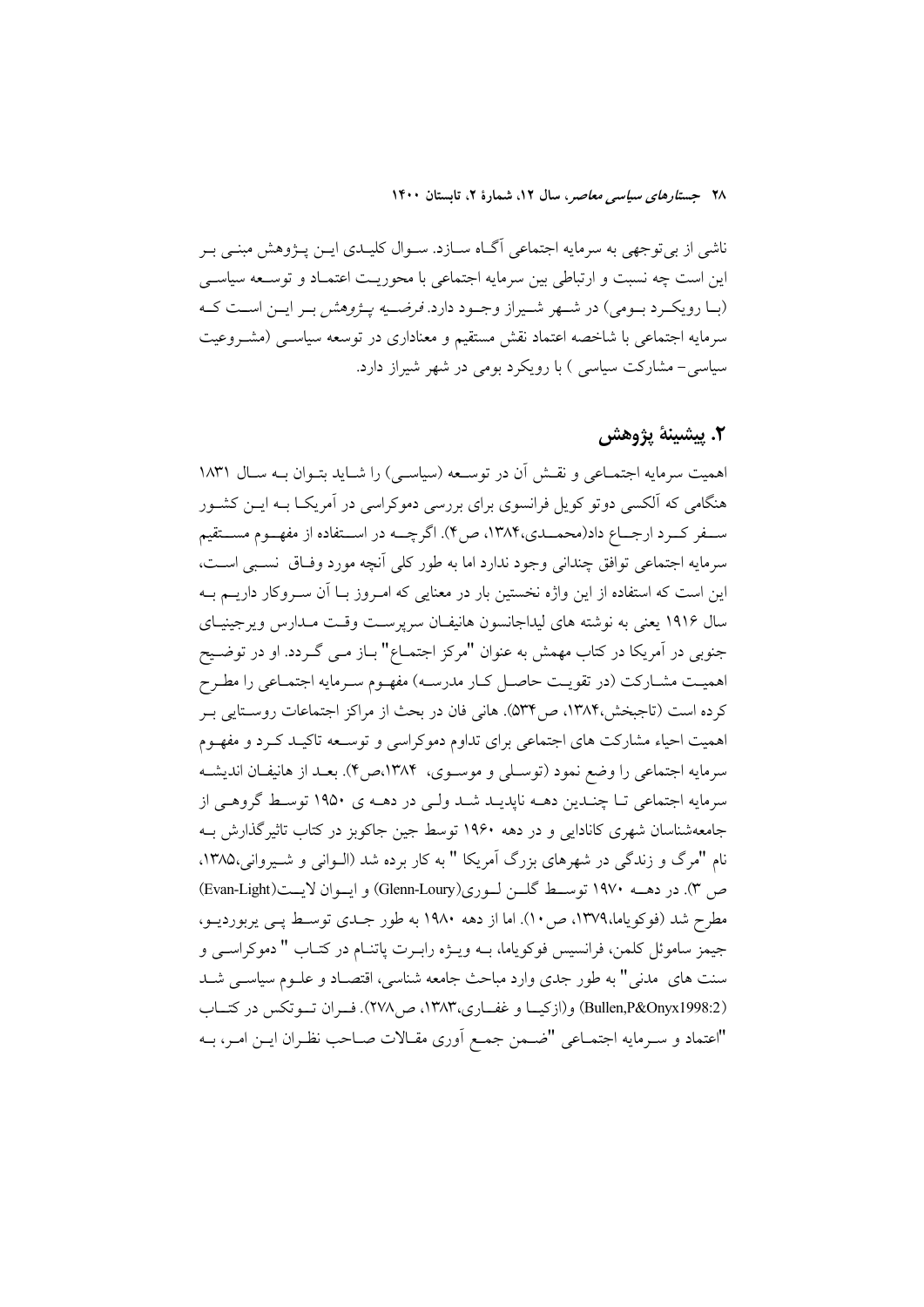سرمایه اجتماعی و روابط اعتماد با سرمایه و اجتماعی جامعه مدنی اشاره می نماید ازسـویی کتاب حاضر مفهوم اعتماد را در متن جامعه و تشکل های اجتماعی به چـالش مــی کشــد و ضمن ارائه تعریفی واقعی تر از جامعه که در آن مفاهیم اعتمـاد و سـرمایه اجتمـاعی محمـل ظهور بیش تری را داشته باشـد، سـایر مولفـه هـای سـرمایه اجتمـاعی را بحـث مـی کشـد (تونيكس، ١٣٨٧ ). آقاي كيان تاجبخش در كتاب "سرمايه اجتمــاعي: اعتمــاد، دموكراســي و توسعه" ضمن جمع اَوري مقالات متنوع مهـم سـرمايه ي اجتمـاعي بـه اهميـت و جايگـاه "اعتماد"، "دموكراسي" و "توسعه" با نگاه ويژه به مقوله سرمايه اجتماعي البتـه بـا رويكـرد غربی می نگرد. (تاجبخش، ۱۳۸۴). محمود شارع پور در اثر "سرمایه اجتماعی: مفهوم سازی، سنجش دلالت های سیاستگذاری" ضمن بررسی تاریخچه مفهوم سرمایه اجتماعی، ریشـه مفهومی سرمایه اجتماعی را به آثار ماکس ویر، دوکهایم وزیمل برمی گرداند و معتقــد اســت آنچــه ســرمايه اجتمــاعي را در امــر سياســي وارد نمــوده بحــث جامعــه مــدني اســت. (شارعيور،١٣٨٥).

### ۳. چهارچوب نظری

در راستای نظریات متفاوت سرمایه اجتماعی تئوری سرمایه اجتماعی فرانسـیس فوکویامـا و بهویژه رابرت پاتنام در حوزه سیاست بیشتر مورد توجه می باشد. در این میان راب رت پاتنـام بیش ترین توجه را نسبت به مساله دموکراسی، جامعــه مــدنی، توســعه سیاســی و چگــونگـی دست یابی به آن را داشته است. تاکیـده عمـده وی بـر نحـوه تـاثیر سـرمایه اجتمـاعی بـر رژیمهای سیاسی و نهادهـای دموکراتیـک اسـت (جـان فیلـد،۱۳۸۶: ۵۱). او در تحقیقـاتش روی تاثیر سرمایه اجتماعی بر رژیم های سیاسی و نهادهای دموکراتیک در پاسخ به ایــن ک چرا برخی حکومت ها علـی رغـم سـاختارهای مشـابه و منـابع مـالی و قـانونی یـکسـان (مشل شمال وجنوب ايتاليـا)در رسـيدن بـه توسـعه سياسـي موفـق ترنـد؟ بـه بحـث سرمايه اجتماعي اشاره مي نمايـد (تـاجبخش،١٣٨۴مص٩۶). از نظـر پاتنـام سـه منبـع مهـم تسهیل گر در کنش مشترک؛ اعتماد، هنجارها-ارزش ها و شبکه ها می باشد که باعث بهبـود و كارايي جامعه و تضمين منافع متقابل مي شود (ياتنام ١٣٨٥، ص٢٨٥). زيــرا ايــن عناصــر يعني الزامات اخلاقي و هنجـاري، ارزش هـاي اجتمـاعي( بـه ويـژه اعتمـاد)و شـبكه هـاي اجتماعي (به ويژه انجمن هاي داوطلبانه) هستند كه حكومت خوب و پيشـرفت اقتصــادي و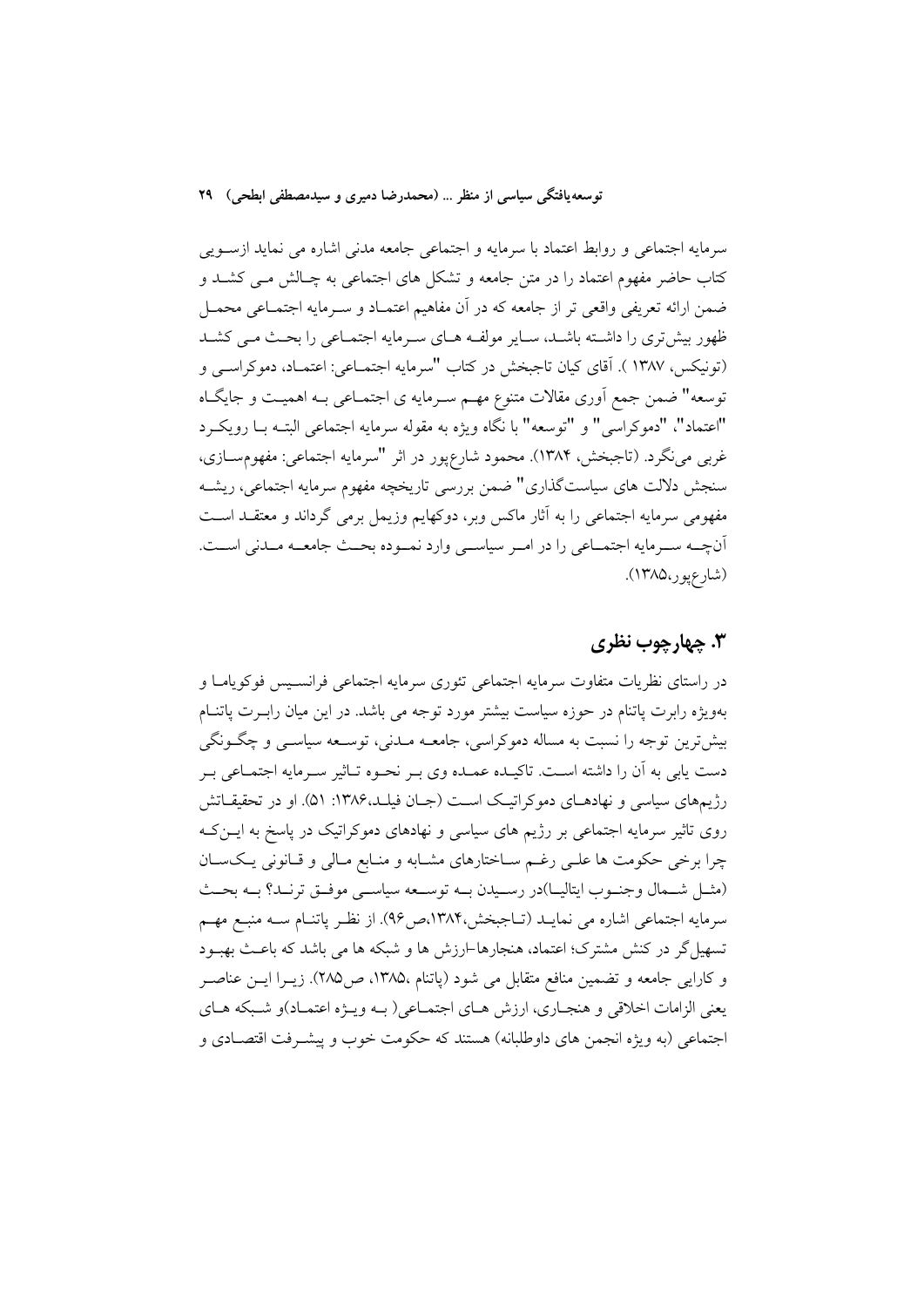توسعه سیاسی را تضمین می کند. شـالوده فکـری پاتنـام مبنـی بـر ایـن اسـت کـه اگـر در حکومت و منطقه ای نظام اقتصادی و توسعه سیاسی از سطح بـالایی برخــوردار بــود نتیجــه انباشت موفقیت آمیز سرمایه اجتمـاعی و اعتمـاد گسـترده در آن منطقـه اسـت. از نظـر وی سرمایه اجتماعی مثابه هسته بنیادی است که در طی قرون متمادی در دل تاریخ یک جامعـه حفظ و تقویت شده و پایه لازم را برای دستیابی آن جامعه بــه توســعه سیاســی و اقتصــادی پایدار فراهم می آورد. سرمایه اجتماعی از نظر پاتنام وسیله ای اصلی برای رسیدن به توســعه سیاسی و اجتماعی در نظام هـای گونـاگون سیاسـی محسـوب مـی شـود(تاجبخش،۱۳۸۴، ص۹۵). بنابراین سرمایه اجتماعی پیش شرط توسـعه سیاســی اســت. پاتنــام عناصــر اصــلی سرمایه اجتماعی را در تعهد، اعتماد متقابل، ارزش ها و هنجارهای مشترک، احسـاس تعلـق، صداقت و تعاملات اجتماعی مبی دانــد(Putnam, 1995.p134) . البتــه رابــرت پاتنــام در ميــان عناصر ارزش و هنجاری بیشترین توجه خود را به "اعتماد"می نمایـد. چـرا کـه اعتمـاد از .<br>مهم ترين و حياتي تـرين مولفـه هــاي ســرمايه اجتمــاعي در رســيدن بــه توســعه سياســي و امنیت می باشد. پاتنـام سـرمایه اجتمـاعی را بـه عنـوان شـبکه ای از انجمـن هـای ارادی و خودجوش معرفی می کند که به وسیله اعتماد گسترش یافتـه انــد (زتومکـا، ۱۳۸۷،ص۱۸). اعتماد با فضای حاکی از اطمینان خاطر میان مردم و دلتمـردان و نخبگـان سیاسـی موجـب توسعه سیاسی می شود. بنابراین اعتماد منبع با ارزشی است که اگـر در حکـومتی بــه میــزان زیاد وجود داشته است به همان اندازه، امنیـت، رشـد سیاســی و توســعه اجتمــاعی بــیش تــر خواهد بود. عنصر اعتماد در اندیشه پاتنام مفهوم محـض نیسـت بلکـه عنصـری کلیـدی در بطن سرمایه اجتماعی و نماینده آن است. به اعتقاد پاتنام، اعتماد همکاری را تسهیل می کنـد و هر چه سطح اعتماد در جامعه ای بالاتر باشد احتمال همکاری هـم بیشـتر خواهـد بـود و خود همکاری نیز اعتماد ایجاد می کند. پاتنام تاکید می کند بدون اعتماد اغلب فعالیتهای اصلی زندگی روزمره غیر ممکن می شود. او در کتاب بولینگ انفرادی بیـان مـی کنـد کـه صداقت و اعتماد، اختلافات زندگی اجتماعی را حل می کند(Torgler,2007.p4).

از نظر فوكوياما اعتماد يك ويژگى انسانى است كه از طريق تعامل قابـل مشــاهده اســت. درجه بالای اعتماد در واقع تنوع گسترده ای از روابط اجتماعی را به همـراه داد. فوکویامــا از اعتماد به مشابه شاخصی برای بیان سرمایه اجتماعی در معنای ارزشهای جمعی شبکه هـای اجتمــاعي و اخــلاق فرهنگــي كــه بنيــاد شــد و ثبــات اقتصــادي را تشــكيل مــي دهــد، استفاده می کند. از نظر او اعتماد انتظاری است که از یک اجتمـاع برخـودار از رفتـار مـنظم،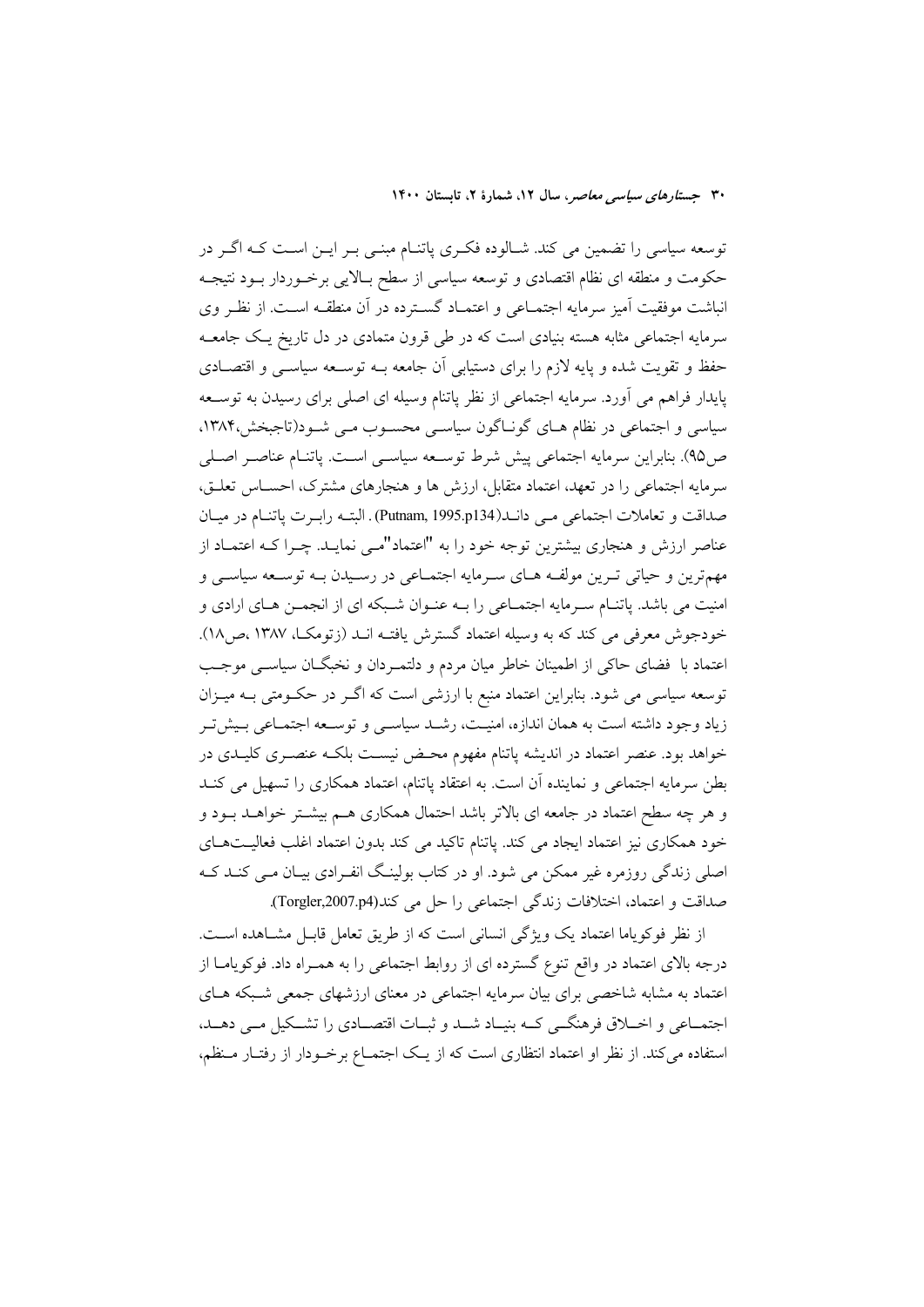دارای روابط دوستانه مشـروع و مبتنـی بـر تعـاون و مشـارکت بـر مـی خيـزد .Batt,peter) (2008.p488 به تغییر وی اعتمـاد بـر یـک عـادات اخلاقـی و تعهـدات رفتـاری دو طرفـه استوار است که بوسیله اعضای جوامع نهادینه مـی شـود. از میـان پژوهشـگران ایــن حــوزه (اعتماد) فوکویاما پیش از سایرین به این بعد از سرمایه توجـه کـرده اسـت. از سـوی دیگـر معتقد است بی اعتمادی باعث فرسایش سرمایه اجتماعی گردیده و بــه انــزوا، ذره ای شــدن، گسسته شدن پیوند ها و از بین رفتن شبکه روابط بین فردی می انجامد و از سوی دیگر بـا تحریک و برانگیختن افراد و جستجو برای یافتن جانشین ها، اغلب با پذیرش هویـت هـای غیر قانونی (در باندهای بزهکاری، خرده فرهنگ های منحـرف و…) فـرد را از حالـت خــود خارج کرده و او را از خود بیگانه می سازد. فوکویاما ضـمن تاکیـد بـر اهمیـت فرهنـگ در فعالیت های اقتصادی، تمایز ویژگی های ًفرهنگی همچون قابلیت اعتمـاد کـردن و روحیـه مردم آمیزی را در موفقیت فعالیت های اقتصادی شرح می دهد و تا آنجا پـیش مــی رود کــه تقسیم بندی جغرافیای اقتصادی جهان را غیر مفید می خواند و معتقد اسـت کـه کشـورهای را بایستی بر اساس ویژگی فرهنگی آنها یعنی قابلیت اعتماد کردن آنهـا تقسـیم بنـدی کـرد. بهنظر او سرمایه اجتماعی با "شعاع اعتماد" ارتباط تنگاتنگی دارد. هر اندازه شعاع اعتمــاد در یک گروه اجتماعی گسترده تر باشد سرمایه اجتماعی نیز زیـادتر خواهـد بـود و بـه تبـع آن میزان همکاری و اعتماد متقابل اعضای گروه نیز افـزایش خواهــد یافــت (فوکویامــا ، ۱۳۷۹. ص ٢١٨ –٢١٥). مفهوم شعاع اعتماد بـر توانـايي افـراد جامعــه بـر فـرا رفـتن از خــانواده و خویشان، داشتن همکاری و همیاری با دوستان، غریبه ها و دیگر شهروندان اطلاق می شـود (همان، ١٧). به اعتقاد فوكوياما جامعه اي داراي سرمايه اجتمـاعي بـالايي اسـت كـه داراي تعداد زیاد گروههای اجتماعی با اعتماد متقابل به یکدیگر و دارای انسجام گروهی باشد.

## ۴. ارائهٔ مدل مفهومی (الگوی اسلامی - ایرانی)

الگو درواقع چارچوبی است که به یک حـوزه علمـی جهـت و سـازمان مـی دهـد. از نظـر نگارنده الگو مي تواند نقشه جامعي براي پاسخ به "چرايي"، "چيستي" و"چگونگي" يـک امر موضوعي باشد. ارائه الگوي بومي بايد بــا مولفــه هــايي چــون تــاريخ، جغرافيــا، اوضــاع سرزمینی، آداب و رسوم، فرهنگ و میراث تاریخی، ایدئولوژی، جهان بینی و دین آن جامعــه همخوانی وسازگاری داشته باشد و مبتنی برأن باشد. چرا که تفاوت در فرهنگ هـا، تفـاوت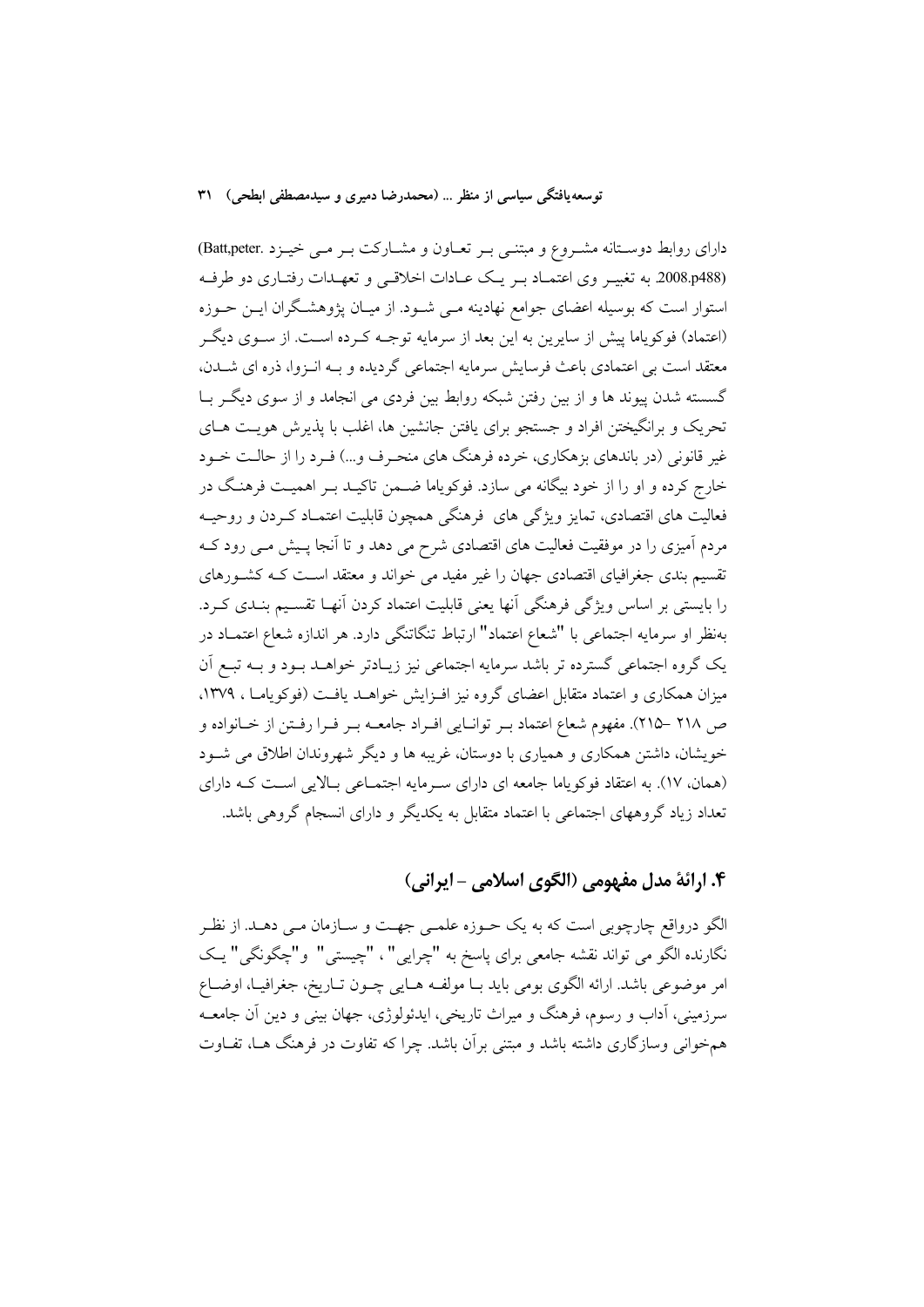در آرمانها و رفتارها را شکل می دهـد و انتظـارات از الگـوی توسـعه را متـاثر مـی کنـد و طراحي الگـوي توسـعه نيـز نمـي توانـد بـدون توجـه بـه ويژگـي هـاي فرهنگـي خـاص ترسـيم شـود. بنـابراين در الگــو ســازي بايــد ملاحضــات تمــدنى و شــناخت شناســي، هستي شناسي، ارزش شناسي و فرهنگ شناسي هر اجتماعي مورد توجه قرار گيرد (ابطحـي، ۸۴–۸۳ ص ۸). الگوی اسلامی ایرانی مجموعه نظـام منـدی از مفـاهیم، اصـول موضـوعه، قوانین و راهبردهاست که ساختار منطقی وضعیت موجـود را تحلیـل، وضـعیت مطلــوب را تبیین و راهبرد حرکت از وضعیت موجود به مطلوب را ارائه می دهد. در راستای ضـرورت ارائه الگوی اسلامی-ایرانی می توان به هماهنگ سازی برنامه های راهبردی جـامع بــا مبــانی ارزشي خرهنگي به عنوان"مظروف" و از سويي تطبيق نمايي مزيت هـاي انسـاني، تـاريخي، جغرافیایی، منابع طبیعی و سایر فرصت ها به عنوان "ظـرف" اشـاره نمــود (بنیانیــان، ۱۳۸۹، ص ۱۴–۱۱). توسعه مبتنی بر قابلیت های بومی از یک طرف موجب گونـاگونی و از طـرف دیگر در صورت برآورده شــدن نیازهــای محســوس و قابــل درک نظــام اجتمــاعی موجــب يکساني در اثر بخشي الگوهاي توسعه و پيشرفت در جوامع بشـري اسـت (خـوش-چهـره، (٢٣١:١٣٩١). اسلاميت الكو نشانكر ضرورت هـمخـواني الكـو بـا مبـاني هسـتي شناسـي، شناختشناسی، انسان شناسی، ارزش شناسی اسلامی و نظام ارزشی و توجه به آمـوزه هــا و تعالیم ثابت اسلامی است و ایرانیت الگو از یک طرف نماینگر اراده، فکرو ظرفیت ایرانبی و ازسویی دیگر به واقعیـات (گذشــته،حال،اَینده) و ظرفیــت هــای بالفعــل و بــالقوه ســرزمین (جغرافیای-کالبدی) و ملت ایران توجه دارد. ایرانیت با ظرف نهـادی در راسـتای توسـعه و اسلامیت با مظروفیت تعالی به مسیر توسعه سیاسی می تواند هدف بخش باشـد. لـذ آنچــه در اين پـــژوهش حــائز اهميــت مــي باشــد الگوســازي و بــومي ســازي ســرمايه اجتمــاعي و توسعه سیاسی با رویکرد اسلامی-ایرانی می باشد. الگویی که علی رغـم شـعار چنـدین سـاله بهطور جدی توسط یژوهشگران تئوریزه نشده است و اگر هم شده کلی گویی بوده و بهطـور تحلیلی و مصداقی تشریح نشده است. این پژوهش سعی در پـردازش ایـن الگـو همـراه بـا شاخصههای آن می نماید. دلایل بومی سازی الگوی اسلامی- ایرانی توسعه سیاسی؛

اکملیت و جامعیت منابع تمدنی، دینی و ارزشی الگوی بومی .<br>باور به مبانی تمدنی اسلامی ایرانی و معرفت و اگــاهی نسـبت بــه آن(تولیــد و بازتولیــد مبانی تمدنی)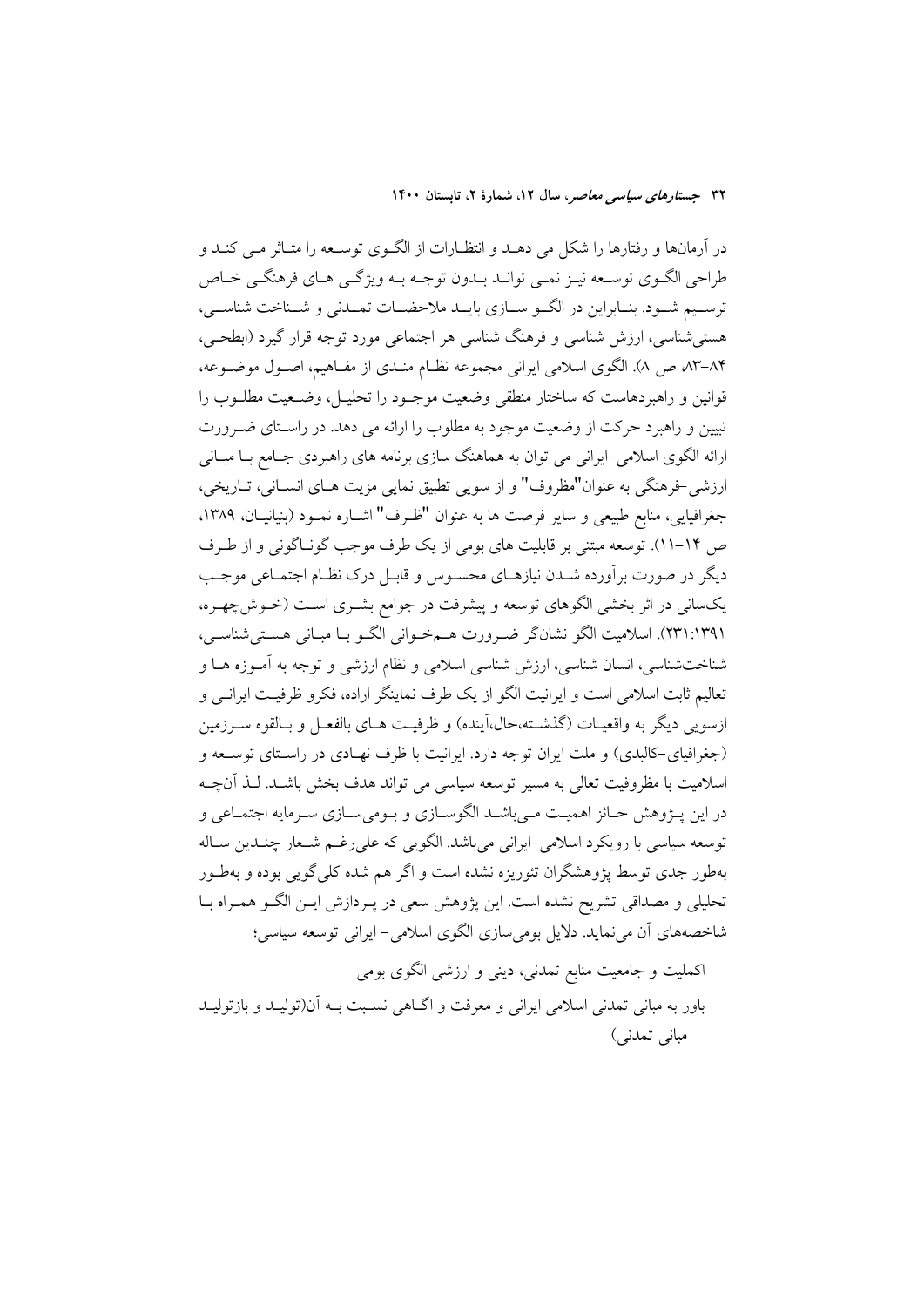متناسب با باورها، هنجارهای مردم(سازگاری الگو با مبانی ارزشی و تمدنی) مبتنی بر فرهنگ و اعتقادات مردم(انطباق الگو با فرهنگ حاکم و باورهای اجتماعی) رهایی از الگوهای تک خطی توسعه(جایگزین سازی الگو) افزايش امنيت، قدرت ملي، عزت ملي، انضباط اجتماعي و احساس مسئوليت اجتماعي سازگار با الگوي بومي توجه به ظرفیت پذیری و ظرفیت سازی منابع داخلی(احیا سازی منابع الگو) تطبیق پذیری مبانی توسعه با مبانی سرمایه اجتماعی در الگوی بومی

### ۵. شاخص های توسعهٔ سیاسی

مهـمقـرين شاخصـههـاي توسـعه سياســي در ايــن پــژوهش "مشــروعيت سياســـي" و "مشاركت سياسي" مي باشد. بحث مشروعيت سياسي در عرصه دولت و حاكميت و بحث مشارکت سیاسی در عرصه ملت و نظارت سیاسی دو رکن بنیادین سیاسی و مستقل از هم اما در عین حال مرتبط به هم هستند. مشروعیت سیاسی جوهریترین وجـه توسـعه سیاسـی و مشارکت سیاسی ظاهر ترین وجه توسـعه سیاسـی اسـت کـه در تمـام الگوهـای سیاسـی و حکومتی به آن توجه شده است. بحث مشروعیت و حقانیت حکومت و فرمانروایی عــدهای و فرمانبری گروهی دیگر و اطاعت از آن مسائلی است که از مهمترین پرسشها و دغدغههـا در طول تاریخ فلسفه سیاسی بودهاند و یرداختن به آن ضامن حفظ و بقای نظـام سیاســی بــا همه نهادها، قوانین و ارزش های آن است. نبود مشروعیت سیاسی در دولت، موجب بحـران مشروعیت و به دنبال آن باعث به وجود آمدن بحران مشارکت خواهد شد کـه درنتیجـه بـه عدم کــاراَیی نظــام مــی|نجامــد. مهــمتـرین فایــده مشــروعیت، مشــروعســازی حکومــت و رضایتمندی آن، ثبات سیاسبی و توسعه سیاسبی حکومت مبی باشـد. بـه دسـت آوردن مشروعیت یک نظـام خــود نیــز تأثیرگــذاری عمیقــی بــر میــزان مشــارکت سیاســی ان دارد. مشروعیت بیانکننده رابطـه میـان رهبـران و افـراد در یـک جامعـه اسـت و تنهـا از طریـق درستبودن گفتار و عملکرد نخبگان و سیستم سیاسی است که افراد حاضرند همکاریهــا و مســاعدتهــاي لازم را در دولــت انجــام دهــد و يــک حکومــت هنگــامي بــراي مــردم مشروعیت دارد که از اعتقاد و اعتماد اجتماعی لازم برخوردار باشد. چرا که بـی|عتمـادی و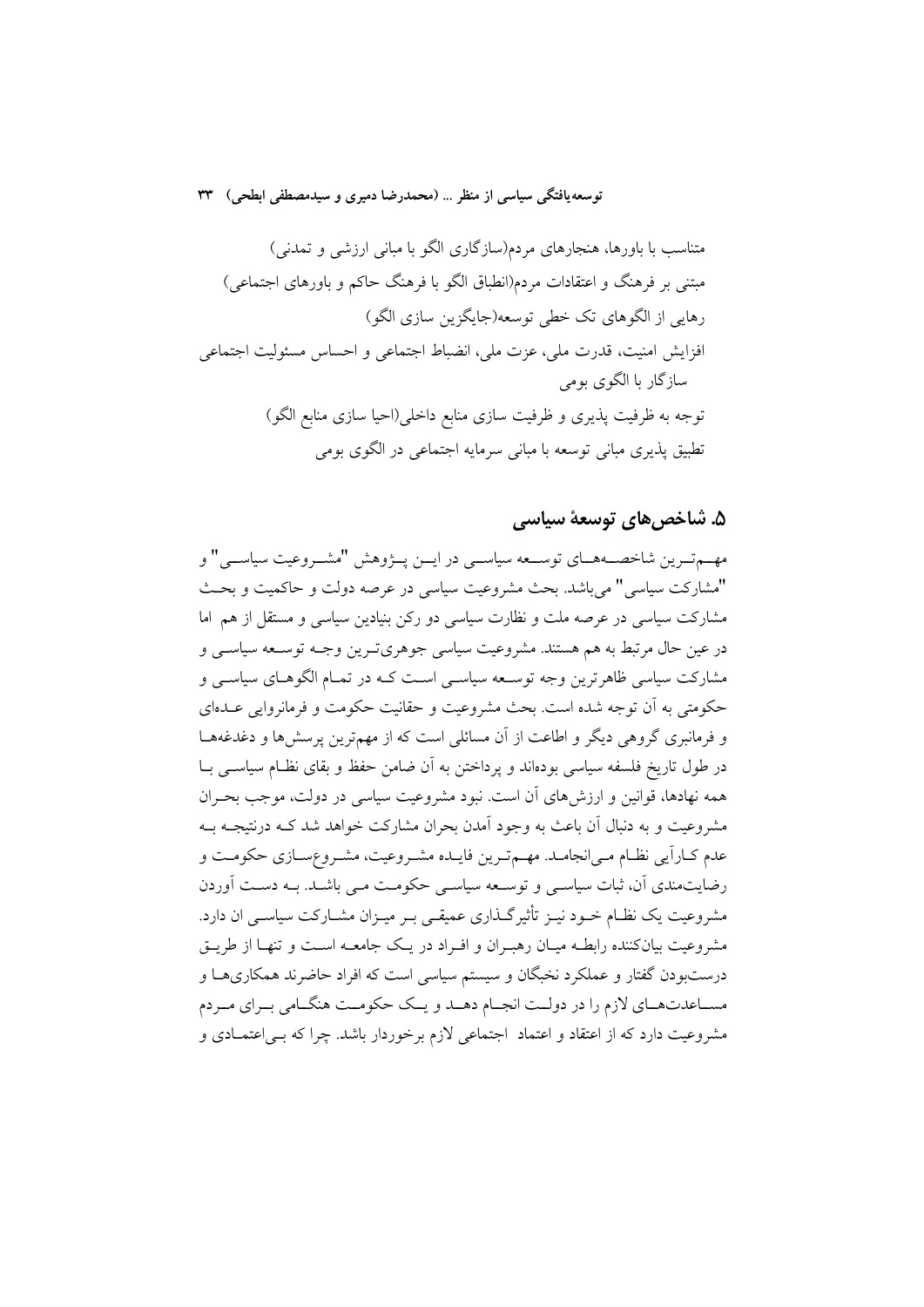آنومی یکی از موانع مهم توسعه سیاسی هر حکـومتی اسـت و بـه عبـارتی سـرآغاز منشـاء بحرانهـاي پـنج گانــه (مشـروعيت-مشـاركت، نفـوذ، هويـت) مـي باشــد. بنـابراين مسـئله مشروعیت به ارزش هـای مشـترک میـان دولـت و ملـت اشـاره دارد و بـی ثبـاتی و بحـران زمانی است که این ارزش ها کمرنگ شود. ذکر این نکته لازم است در راستای مشـروعیت سیاسی با توجه به الگوی اسلامی ً سنجه مشروعیت مورد نظر پژوهش مشـروعیت عرضــی اعتباری است که جنبه اثباتی دارد و نه مشروعیت به ذات که منشا آن خداونـد متعـال اسـت که جنبه ثبوتی دارد. <sup>۱</sup> از طرفی در راستای مشارکت سیاس<sub>حی</sub> بایــد گفــت مشــارکت سیاســی فرآیندی است که مجموعه افراد جامعه با شرکت خودجوش، عقلانـی، آگاهانــه ، داوطلبانــه، آزادانه و افقی در تصمیمگیریها در اداره و سازماندهی جامعه سـهیم مـیشـوند و سیاسـت عمومی را تبیین میکنند. مشارکت سیاسی هم دربر دارنده درخواست ها و حمایــتهــا، هــم گزینش سیاسی و هم در فرآیند هــای سیاســی نظــارت نقــش تعیــینکننــده دارد. از ایــن رو مشارکت سیاسی شهروندان شرط لازم و ضروری توسعه مردم سالاری دینی می باشد.

### ۶. اعتماد و نقش أن در توسعهٔ سیاسی باتوجهبه مبانی دینی (اسلامی)

یکی از کارکردهای مهم دیـن در طـول تـاریخ، ایجـاد اطمینـان و اعتمـاد در عرصـه هـای مختلف می باشد. (زین آبادی، ۱۳۸۷،ص ۱۵۳– ۱۵۲). مطالعات انجام شده نشان مـی دهـد که اعتماد اجتماعی نسبت به اقشار و گروههایی که به نحوی به نهادهای فرهنگـی، آموزشــی و دینی ارتباط دارند در مقایسه با اقشار دیگر افـزون تـر اسـت. ریشــه ایــن امـر را بایــد در مولفههای "اعتماد ساز" جستجو کرد که از یک طرف با آموزه های دینی و از طـرف دیگـر با اعتقادات و باورهای عمومی در ارتباط نزدیک هستند و هرچه ارزش های دینی، فرهنگــی و اخلاقی تقویت شده باشد رفتار افراد پیش بینی پذیرتر است؛ چرا که افـراد در چهـارچوب قواعد خاصی رفتار می کنند و مناسبات اجتماعی میان آنــان بــه صــورت روان و کــم هزینــه صورت می گیرد(شریفی، ۱۳۸۷،ص ۲۸۲). بسیاری از اصـول ماننـد درسـتکاری، صـداقت، کمک و محبت به دیگران در زمره هنجارهای دینی است و همه این خصوصیات مـی توانـد زمینه تقویت اعتماد اجتماعی را فراهم نماید. لذا کسانی که به طور شخصی یـا اجتمـاعی بـا .<br>آموزه های دینی ارتباط دارند هم مورد اعتماد هستند و هم اعتماد بیشتری به دیگـران دارنــد (همان،ص ٢٩٢). تكوين سرمايه اجتماعي مستلزم وجود عواملي چند است كـه يكـي از آن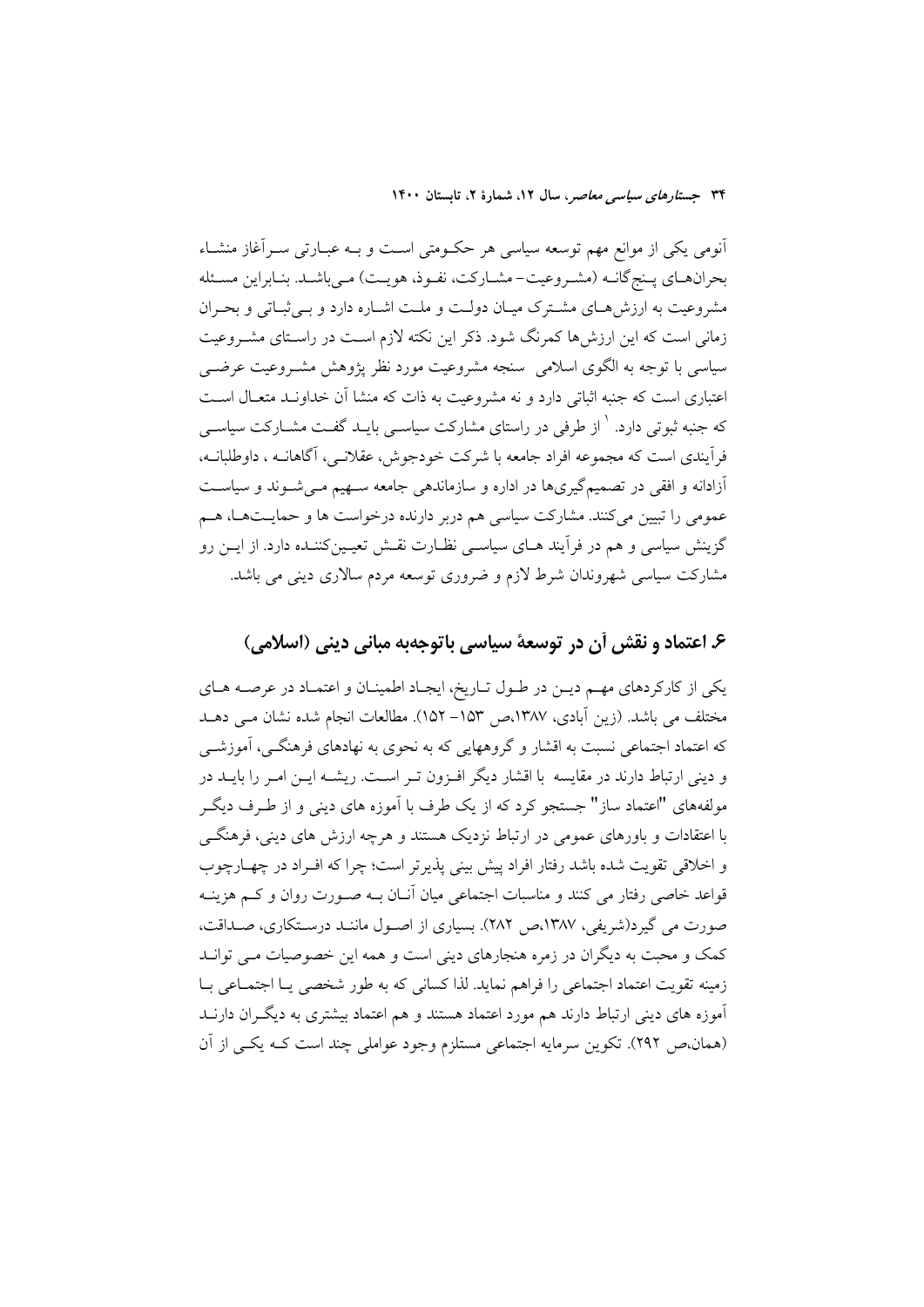عوامل دین و فرهنگ دینی است. به نظـر مـی رسـد دیـن بـه عنـوان ارزش هـا متعـالی بـا كاركردهـايي چـون مشـاركت، صـداقت، تعهـد، انضـباط بخشـي و … سـازو كارهـايي را موجب می شود که در قالب آنها سرمایه اجتماعی شکل مـی گیــرد و سـایه هــای تحکــیم توسعه را فراهم می نماید. بنابراین رابطه دین و اعتماد اجتماعی-سیاسی مساله ای است ک به دلیل وجود چشم انداز دینی توسعه، در جامعه کنونی ایران حــائز اهمیــت اســت. در ایــن راستا منابع اسلامی به طور کلی بزرگترین و مهمترین منابع اعتماد ساز با توجه به مولفههـای گوناگون در یک نظام اجتماعی می باشـد: امـا آنچــه در ایــن میــان از نظـر نگارنــده مهــم و .<br>قابل پیوندسازی با مساله اعتماد در لایه های اجتمــاعی و سیاســی جامعــه ایــران و وضــعیت حاکم بر آن برای رسیدن به توسعه سیاسی با توجه به ماهیت پژوهش می باشد می توان بــه نماگرهای زیر اشاره نمود:

### ۱.۶ صداقت و راست گویی

این شاخص زیر بنای دیگر شاخص های اعتماد می باشد. صـداقت در واقــع یـک ویژگــی اخلاقی است که در اجتماع نقش آن امتداد می پابد. صداقت در میان افراد، مسوولین، نهادهـا و همبستگی میان آنها بسیار حیاتی است که بـدون آن تعامـل و تبـادل اجتمـاعی بـا مشـکل مواجه می شود. اخلاص در نیت و عمل و صداقت در پندار، گفتار و کنش نقـش مهمـی در تعاملات اجتماعی داشته و دارد. زیرا افـراد معتقــد بــه خــدا وقتــی بــر اســاس اخــلاص در عرصههای مختلف در مسیر حل مشکلات اجتماعی دیگـران گــام برمــی دارنــد از هرگونــه انگیزه، هدف مادی، شخصی و نفاق پرهیز می کنند و بسش از همـه مـورد اعتمـاد دیگـران قرار می گیرد. در قرآن کریم نیز به کرات به مقوله اعتماد اشاره و تاکیـد زیـادی بــرای ایجـاد محیط مبتنی بر صداقت و درستی شـده اسـت. قـرأن بـا تاکیـد بـر قـراری صـلح و أشـتی، وفاي بهءهد، كتمان نكبردن حقيقت، و راسـتگويي و دروغ نگفـتن و صـداقت در واقــع بــه فراهم کردن زمینه های ایجاد اعتماد اجتماعی اشباره مبی نمایـد (بقـره، آیـات ۲۰۸، ۳۰/ ۳۷، ۴۴). حضرت امیر نیز در راستای افزایش اعتماد می فرمایند حاکمان باید صـادق باشـند و از دادن وعده های دروغین به مردم پرهیز کنند. امام علی در این باره مــی فرمایــد؛ (( بیرهیزیــد از این که مردم را وعده ای دهید و در وعده خلاف آری، که خــلاف وعــده، خشـــم خــدا و مردم را بر می انگیزاند. چرا که خداوند فرموده است: بزرگ دشمنی است نزد خـدا بگوئیــد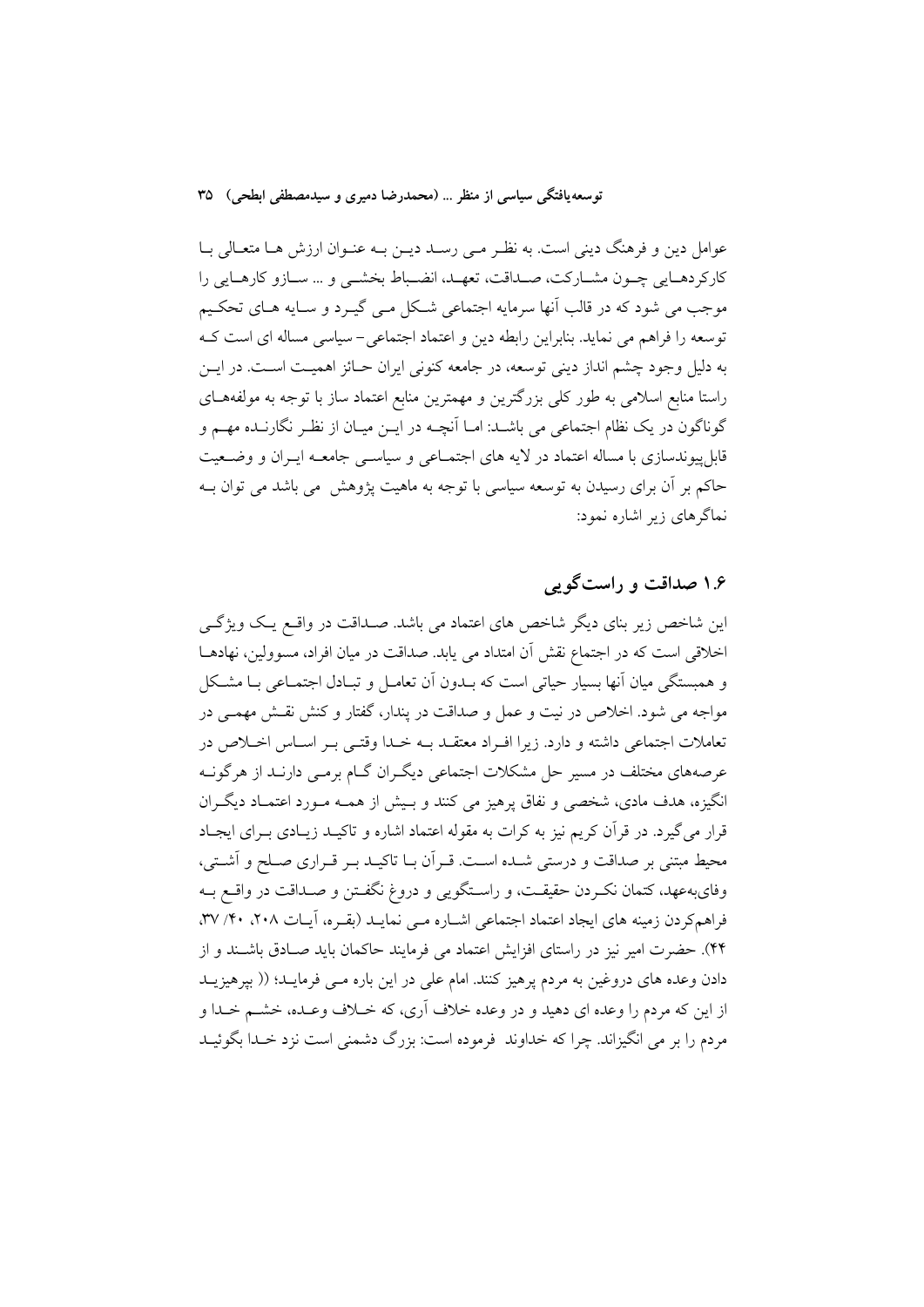و عمل نكنيد(نهج البلاغه/ نامه ۵۳). لذا حضـرت اميرمومنــان همــواره بــه حاكمــان اســلامي توصیه می کند که از بزرگ نمایی کارهای خود و دادن وعده های دروغـین پرهیـز نمـوده و همواره راستگویی و صداقت را پیشه خود سازند. "فلیصدق رائد اهلـه. پــس پیشــوایان قــوم باید با مردم خود به راستی سخن بگوید( امام علی /خطبه ۱۵۴). حضـرت علـی هــمچنـین خطاب به مالک اشتر می فرماید: برای کنترل کارگران خود دیده بـانی از اهـل صـدق و وفـا تعيين كن(نهج البلاغه/نامه ۵۳). حضرت امام رضا مي فرمايند: سيره پيامبر چنين بـود هرگـاه سپاهی را به جایی می فرستاد به فرمانده آن اعتماد بود، آن حضـرت فـردی مـورد اعتمــاد را همراه سپاه می فرستاد تا اوضاع و احوال سپاه و فرمانده آن را زیر نظر داشته باشـد و بــه آن گرامـبي گــزارش دهــد (رســائل الشــيعه، ج١٥ بــه نقــل از خواجــه ســروي و ديگــران، ۱۳۹۲،ص ۵۰). بنسابراین اگسر در جامعه ای افسراد از روی صلداقت بسه تعامل بسا یکدیگر بیردازند بیش از هرجای دیگر در آن اعتمـاد وجـود دارد. و ایــن مسـاله در اســلام بیش از هرجای دیگر امکان ظهور و بروز دارد (فصیحی، ۱۳۸۹،ص ۹۰).

#### ۲۶ عدالت

بسیاری از ویژگی سرمایه اجتماعی و توسعه از این مسیر عبور مـی نمایــد و معنــا و مفهــوم واقعی خود را پیدا می کنند.. دین اسلام نیز توجه زیادی به مساله عدالت و انصاف که یکبی از زیربناهای مهم اعتماد است می نمایـد. در آیـات و روایـات اسـلامی کـررا بـه حاکمیـت عدالت در روابط انسان ها توصیه شده است. در اندیشه و سیره امام علـی کـه نمـاد و اسـوه حکومت اسـلامی اسـت، عـدالت دارای جایگـاه محـوری و محکـم در تنظیمـات حیـات اجتماعی انسان هاست. ارزش و اهمیت عدالت از منظر امام در درجه بالایی از اعتبـار اسـت که انگیزه اصلی حضرت در قبـول حکومـت مـی باشـد. از آنجـایی کـه امـام علـی فلسـفه حکومت را اجرای عدالت در میان مردم می داند، پس یکی از بهترین راههای کسب اعتمـاد آنان را نیز استقرار عدالت در میان آنها دانسته و می فرماید: (( به درستی که بهترین چشــم و روش زمامداران، استقامت و استقرار، عدالت در شهرها و بروز مودت و محبت مردم جامعــه درباره آن می باشدکه مودت و محبت آنان به زمامداران نمی جوشد مگر اینکه دلهـای مـردم درباره زمامدارانشان سالم باشد (نهج البلاغه/نامه ٥٣). از ديدگاه حضرت امير، عــدالت لازمــه زندگی اجتماعی است. زیرا عدالت محکم ترین پیوند دولت و مـردم و همـدلی و همراهـی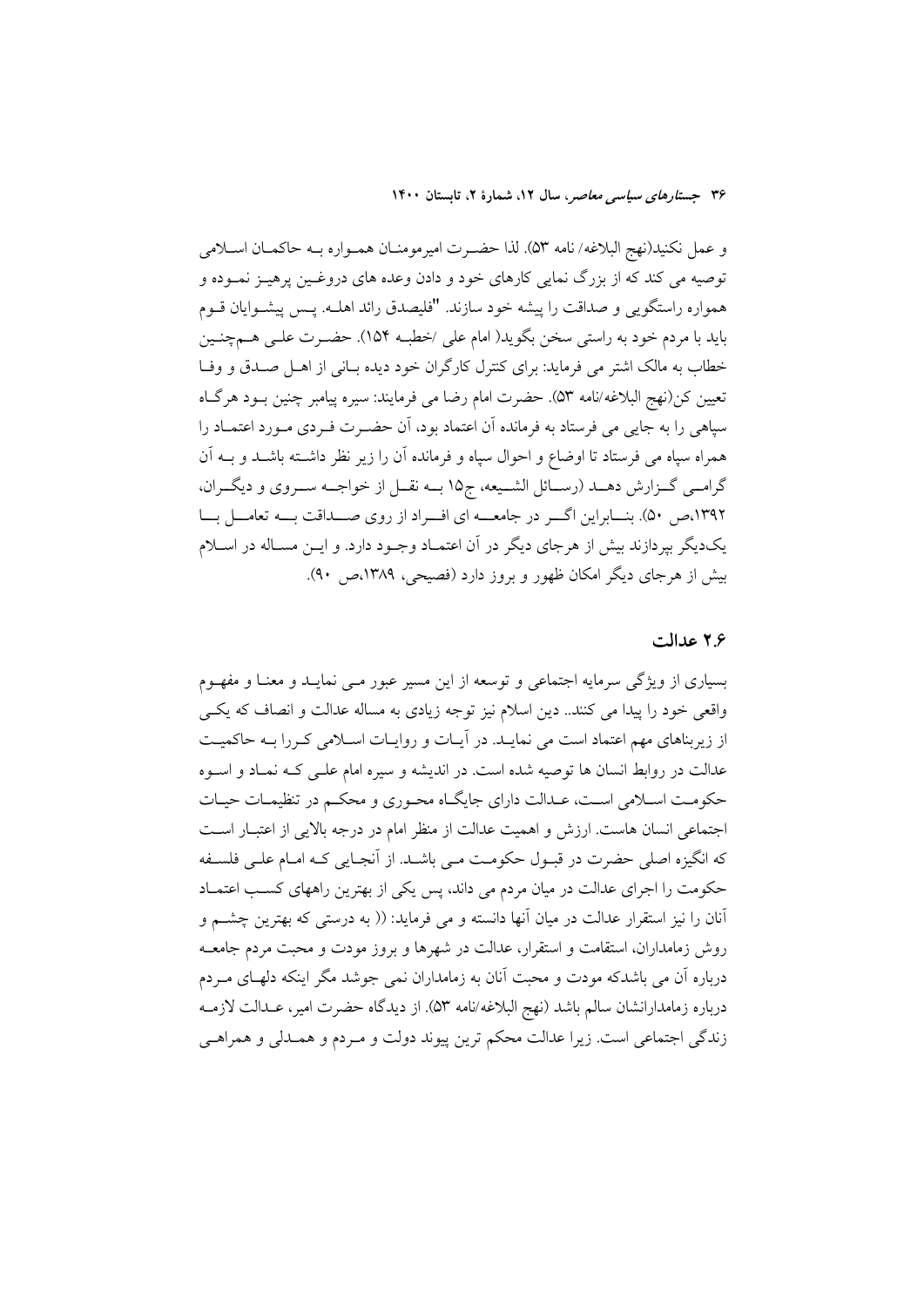آنــان و ايجــاد اعتمــاد متقابــل، جــز در ســايه عــدالت و انصــاف حاصــل نمــي شــود. امير مومنان مي فرمايند: عدالت نظام بخش حكومت است (تهرانسي، ١٣٧٩،ص ٢٥٣). ايشــان همواره کارگزاران خود را پیوسته به رعایت عدالت در اداره امور سفارش می کرد: چنانچـه وقتی محمدبن ابی بکر را والی مصر قرار داد در فرمانی به او یا داَور مـی شـود؛ تـا مـردم را به نرمی رفتار کند و همه را به یک چشم بنگرد و خویش و بیگانه را در حـق برابـر شــمارد. از سویی برقراری اعتماد متقابل میان افراد جامعه بویژه حاکمان و مردم، یکی از عوامـل مهـم دست یابی به آرامش و امنیت در حوزه سیاسی است. از این رو امام علی در فرمان خــود بــه مالک اشتر، آن را مهمترین عامل ایجاد آرامش خاطر حاکمان و فراغت بال آنان در رسـیدگی به امور مردم و توسعه و ترقی داشته، می فرماید: «پس رفتار تو چنان باشد که خوش گمـانی رعیت برایت فراهم آید، که این، رنج دراز را از تو می برد، به خــوش گمــانی تــو، آن کــس سزاوارتر که از تو به او نیک<sub>ی</sub> رسیده و بدگمان<sub>ی</sub> بـدان بیشـتر اسـت کـه از تـو بـدی دیـده» (امام علي/نامه ٥٣). بنابراين بايد گفت حاكميت عــدالت يكــي از مولفــه هــاي كليــدي در مشروع سازی حکومت ها و به تبع آن مشارکت گستری در بین افراد جامعه می باشد.

#### ۳.۶ شفافیت در امور

ابهام کاری، عدم پاسخگویی و عدم شـفافیت در سـطح زنــدگی سیاســی–اجتماعی(چــه در سطح فردی و چه در سطح گروهی) بی اعتمادی را در جامعه رواج می سازد. زیــرا یکــی از عواملی که از بی عدالتی ها و فسادهای بـالقوه جلـوگیری مـی نمایـد، شـفافیت اسـت. لـذا شفافیت و پاسخگویی، مشخص بودن مسوولیت انجام کار، تعویض پذیر بـودن مسـوولیت، پاسخ گویی در قبال امور محوله، مستند و مستدل بودن پاسخ، توجیه سازی منطقـی و عینـی مردم نسبت به کم و کیف مسائل جامعه یکی از ارزش های کلیدی در نظـام مـردم سـالاری دینی می باشد. لذا این مسائل در نهج البلاغه در نامه هـا و حکمـت هـایی چـون (نامـه ۵۳، نامه ۵۰ حکمت ۹۱، ۱۳۴، ۲۴۲، ۲۵۷، ۳۳۰، ۴۶۴...) بسیار سهفارش و اشباره شبده است. حضرت علی می فرماید: اگر شهروندان درباره تو سـتم روا داشـتنی را گمـان بردنــد، دليـل خود را برایشان شفاف وآشکار کن و با این شفاف سازی است که گمان هـای بـد ایشــان را از خويش بگرداني (نهج البلاغه/نامه ۵۳). ايشان بنـاي حكومـت را بـر صـداقت، روشـني و شفاف سازی می گذارد، چنانچه در آغاز حکومت خویش، روش حکومت دارای مـدیریت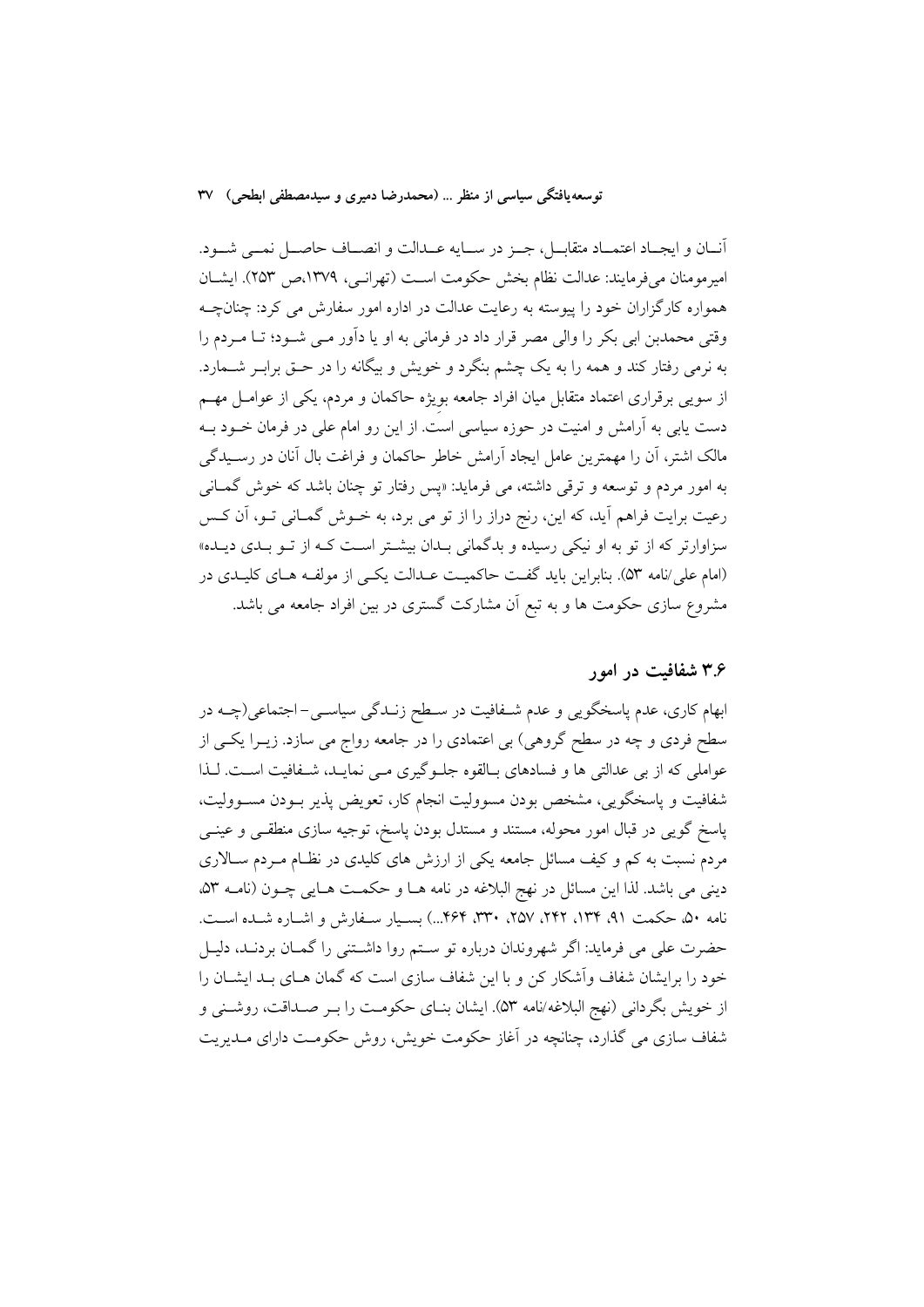خود را چنین بیان می کند: (( به خداوند سوگند هرگـز بـه انــدازه سـر ســوزنی حقیقــت را پنهان نداشتهام و هيچ گونه دروغي نگفته ام (نهج البلاغه/خطبه ۱۶). حضرت امير هــمچنــين میفرمایند:" هان بدانید که حق شما در نزد من آن است که هـیچ رازی را حجـز در جنـگ-از شما پنهان ندارم(نهج البلاغه/نامه ۵۰). بنابراین یکی از راههای وصول بـه خــوش بینــی و اعتماد به مردم، اطلاع رسانی بدون واسطه و شفاف سازی در جمع مردم قلمداد مـی کنــد و می فرماید: بدان که نفوس مردم راضی نمی شوند و قبول نمـی کننـد کـه تـو غایبانـه ادای حقوق خويش كرده، تا مشافهه حاجات ايشان را نشنوى...( نهج البلاغه/نامـه 6۷). يــا نمونــه این شفاف سازی در نامه ۲۵ آن حضرت نیز می بینیم. همچنین در نامه ۵۳ امیـر مومنــان بــه مسوولیت پذیری و حساب کشی کارگزاران در برابر عامـه مـردم اشـاره مـی نمایــد و آن را مبنای اصلاح حکمرانی می داند و تاکید مـی کنـد پاسـخگویی و مسـوولیت فقـط در بــاب زیردستان جـاري نمـي شـود، بلكـه حكمرانـان عـالي رتبـه را نيـز در برمـي گيـرد و درادامه میفرماید: اگر شهروندان گمان بردند که تو از حق منحرف شــده ای، دلیــل خــود را که از حق منحرف نشده ای بر ایشان آشکار کن و در این میان روشنگری کن در ایــن میــان مسوولین را به برقراری اعتماد و اطمینان رابطه میان زیردستان سفارش می کنـد. لـذا در ایــن راستا شفافیت و پاسخگویی همچنانکـه بـر اعتمـاد ســازی متقابــل میــان مــردم و مســوولین منجر مبی شـود باعـث مشــارکت پــذیری و مشــروعیت ســازی نظــام سیاســی مــورد نظــر نیز می شود. و زمینه و مسیر را برای توسـعه سیاسـی همـوار مـی سـازد. چـرا کـه یکـی از ویژگیهای بارز جوامع توسعه یافته سیاسی؛ شفافیت و شفاف سازی (پاسخگویی)است.

## ۴.۶ شايستگى (شايستەسالارى)

شایستگی شامل مهارت ها، دانش و تخصص های بین فردی افـراد اسـت. شایسـتگی مبـین این است که آن فرد می تواند به آنچه بگوید عمل کند. ما هنگامی به فرد اعتماد می کنیم کـه مطمئن شویم او از توان و مهارت لازم جهت اَنچه می گویـد برخـوردار اسـت. شایســتگی یکی از مولفه های اعتماد سازی می باشد که همواره در دین مبین اسلام مـورد توجـه بـوده و می باشد. شایستگی نشان دهنده داشتن شرایط لازم برای انجام کبار و صبلاحیت در امبور، اهليت داشــتن و مهــارت، و تناســب بــين اســتعدادها و مســووليت و اعتقــاد و بــاور بــه آن ویژگی می باشد. اگر افراد نالایق اداره امور را به دست بگیرند، نه تنها اهــداف نظــام سیاســی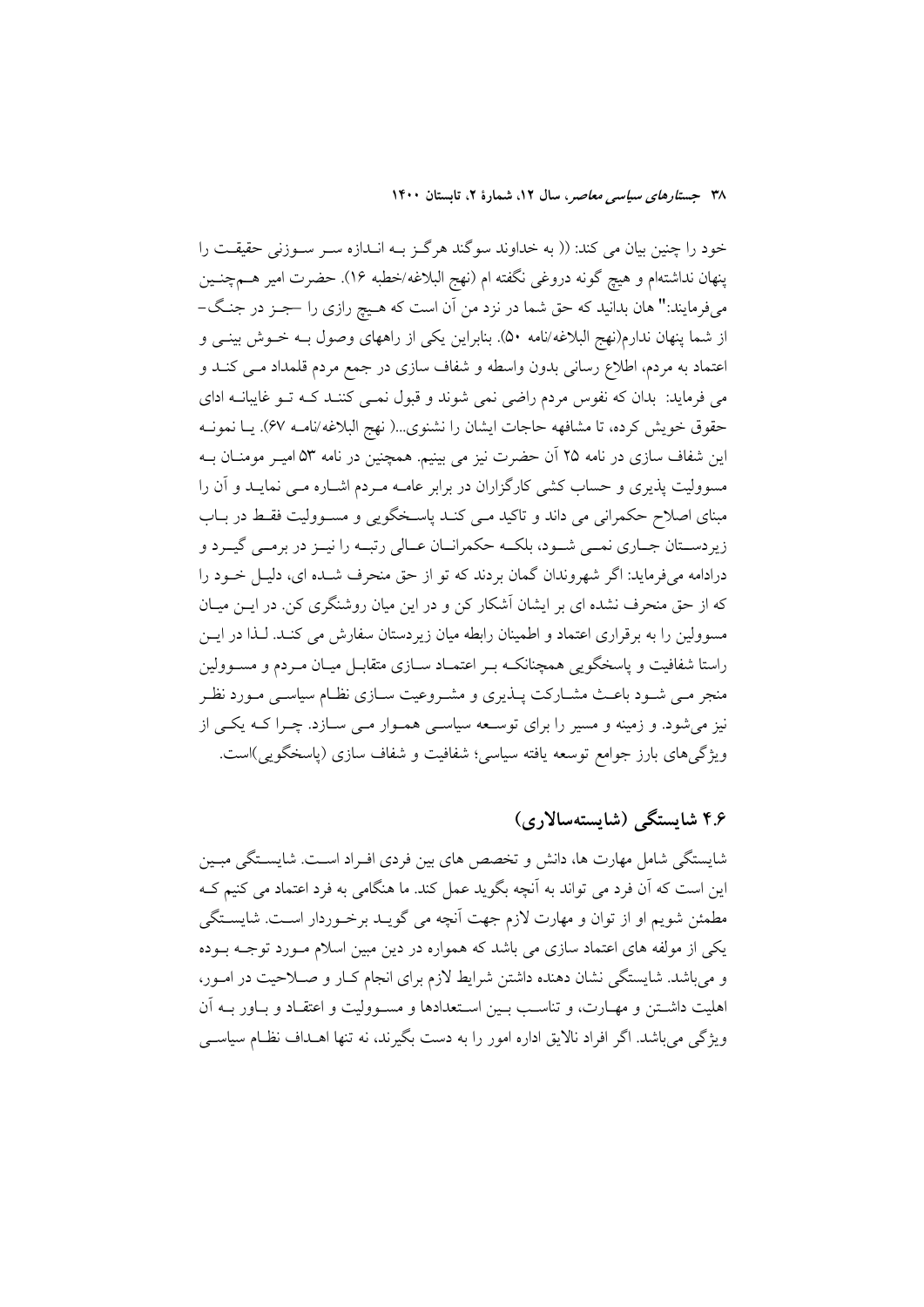محقق نمی شود. بلکه سلامت و کاراًیی اَن نظام اجتماعی به هم می خورد و بی اعتمــادی و بی ثباتی را رایج می سازد. از دیدگاه اسلام زمامـداران امانـت دار مـردم انـد، و از مصـادیق امانت داری این است که کارها را بـه کـاردان و شایسـتگان سـپرده شـود. کـه در غیـر ایـن صورت باب همه ستم ها گشوده و بی عدالتی حاکم می شود. خداوند متعـال مــی فرماینــد: ان تودو الاماناتها با اهلها ( امانت ها را به اهلش بازگر دانید...(نســاء۵۸ و انبیــاء ۱۰۵). چراکــه مدیریت و ریاست امانتی است سنگین که باید به اهلش سیرده شود. سیره عملی پیامبر اکـرم و امیر مومنان، در دوران زمامداری خود مبتنی بر رعایت شایستگی و استحقاقها و اهلیـت در واگذاری و مسوولیت بـوده اسـت. در الگــوی جــامع ســلاحت اداری در نهــج البلاغــه بــه ضرورت شايسته سالاري، حاكميت قانون، وفاي بــه عهــد، شــفافيت، اعتمادســازي... تاكيــد شده است و در سراسـر نهـج البلاغـه عبـارت هـا و دلالـت هـاي بسـياري، از ضـرورت شایستهسالاری حکایت دارند. امیر مومنان به کار گمـاری و انتصـاب افـراد فاقـد صـلاحیت برای اداره امور را موجب شکست و هلاکت می دانند (آمدی تیمی، ج ۷، ۱۳۶۶؛ بـه نقــل از شیخی، ۱۳۹۰، ص ۱۰۰). خروجی نامه ۵۳ نهج البلاغـه نیـز بیـانگر آن اسـت کـه شایسـتگی اخلاقی- خودسازی و مهار نفس، مقدمـه شایسـتگی اخـلاق بـرای حکمـران سـالم اسـت. بــدون مهــار نفــس، كــارگزار اداره همــواره در معــرض ســقوط و انحطــاط در سراشــيبي سوءاستفاده از قدرت دارد. حضرت امام خمینی نیز در راستای شایستگی و شایسته سـالاری مي نويسد: همه دست اندركاران بــه ويـــژه رئــيس جمهــور بايــد از چايلوســان و دغلبــازان و زبانبازان حیله گر برحذر باشند و مشاوران خود را از اشخاص سـلیقه دار کـه تعهداتشـان قبل از انقلاب مشهود بوده است انتخاب کنند. بسا که منحرفان و منافقان خود را بــا ظــاهری آراسته به تقوا جا بزنند و با دست ما به اسلام و کشور اسلامی صـدمه بزننـد (امـام خمینـی، ۱۳۸۵،ص ۳۷۰). در دیدگاه امام خمینی، تنها راه شایستگی ملت و کشور، شایستگی دولت أن است." بدبختی و خوشبختی ملت هـا بسـته بـه امـوری اسـت کـه یکـی از جهـات آن صـلاحيتداشـتن هيـات حاكمـه اسـت، اگـر هيئـت حاكمـه فاسـد باشـد، مملكـت را بهفساد می کشند (همان، ۲۲۰) و حضـرت امـام بارهـا بـر تخصـص و صـلاحیت در کارهـا تاكيد مي نمايند (همان). بنابراين شاخصــه هــاي مــورد نظـر (صــداقت، شايســتگي، ثبــات، شفافیت، انصاف و عدالت...) کنش های اجتمـاعی را تسـهیل کـرده و هزینـه ارتبـاط هـای اجتماعی را کاهش می دهد. از نظر نگارنده بسیاری از دشواری های کشورهای توسعهنیافتـه كه با أن دست و ينجه نرم مي كنند با عدم راستگويي و صـداقت، عـدم شـفافيت رهبـران و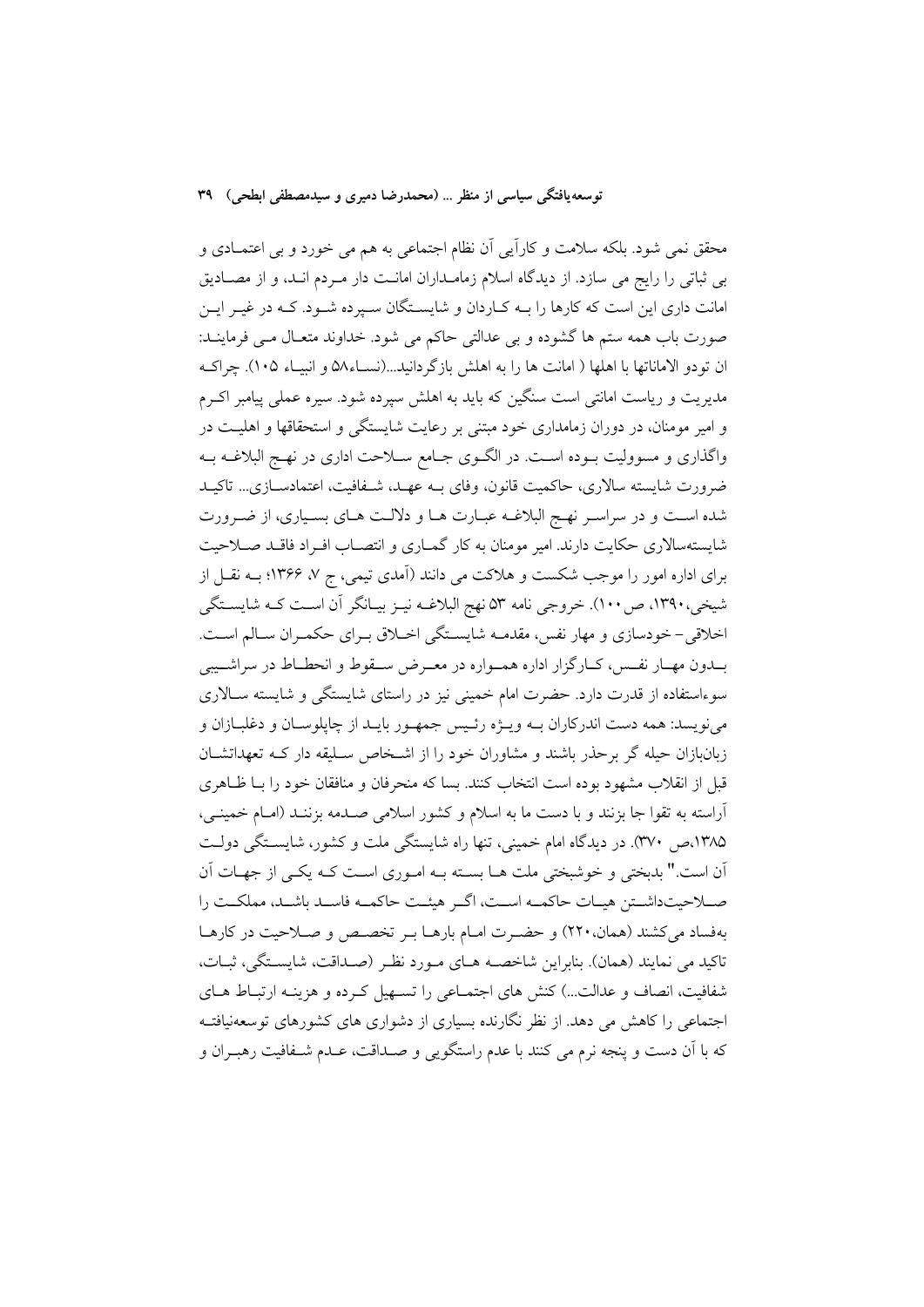مدیران و عدم حاکمیت عدالت(رویه ای، قضایی، توزیعی)، عدم شایسـتگی آنـان در ارتبـاط مستقیم است که بر بی اعتمادی آنها می افزایــد و زمینــه هــای تزلــزل اجتمــاعی یــک نظــام سیاسی را برملا می سازد. زیرا اعتماد مردم به مسوولان از سویی و اعتمـاد بـه افـراد جامعـه ازسوی دیگر ایجاد قدرت، مشروعیت و انگیزه مشارکت و توسعه می نماید. در کشـورهایی که دروغ، خلّف وعـده، خیانـت در امانـت، بـي عـدالتي، عـدم شايسـته سـالاري نهادينـه شده است، دیگر معنا و مفهومی از سرمایه اجتمـاعی کـه زیـر بنـای توسـعه سیاسـی اسـت مشاهده نمي شود.

### ٧. روش تحقيق

تحقیق حاضر بــا توجــه بــه اینکــه بــر اســاس الگــوی بــومی و جمعیــت شــناختی داخلــی صورتگرفته از نظر نوع تحقیق توسعه ای –کاربردی، و از نظر روش تحقیق خــود آمیختــه (کمی–کیفی) یا ترکیبی می باشد. بـرای جمـع اَوری داده هـای ایـن پـژوهش از دو روش کتابخانه ای و پیمایشی استفاده شده است. در زمینه مبانی نظری و ادبیات و پیشـینه تحقیـق، از منابع کتابخانهای و مقالات با استفاده از ابزار فیش برداری و در حوزه تحقیقات میــدانی نیــز به منظور جمع[وری دادهها و اطلاعات برای تجزیــه و تحلیــل از پرسشــنامه "محقــق ســاخته" استفاده گردیده است. روش نمونه گیری این پژوهش به صـورت تصـادفی سـاده بـا حجـم نمونه پژوهش ۲۸۳ نفر از شهروندان شهر شیراز می باشد.

يرسشنامه يژوهش شامل دو قسمت است:

الف) سؤالات عمومي: در سـؤالات عمـومي سـعي شـده اسـت كـه اطلاعـات كلـي و جمعیت شناختی در رابطه با پاسخدهندگان جمع|وری گـردد ایــن بخــش شــامل ۴ ســؤال می باشد.

ب) سؤالات تخصصي: ايـن بخـش شـامل ٨ سـؤال اسـت. در طراحـي ايـن قسـمت سعی گردیده است که پرسشنامه تا حد ممکن کوتاه بوده و بهآسـانی قابـل فهـم باشــد. کــه برای پاسخ به پرسش های اصلی پرسشنامه از طیف ۵ تایی به صورت جـدول زیــر اسـتفاده شده است: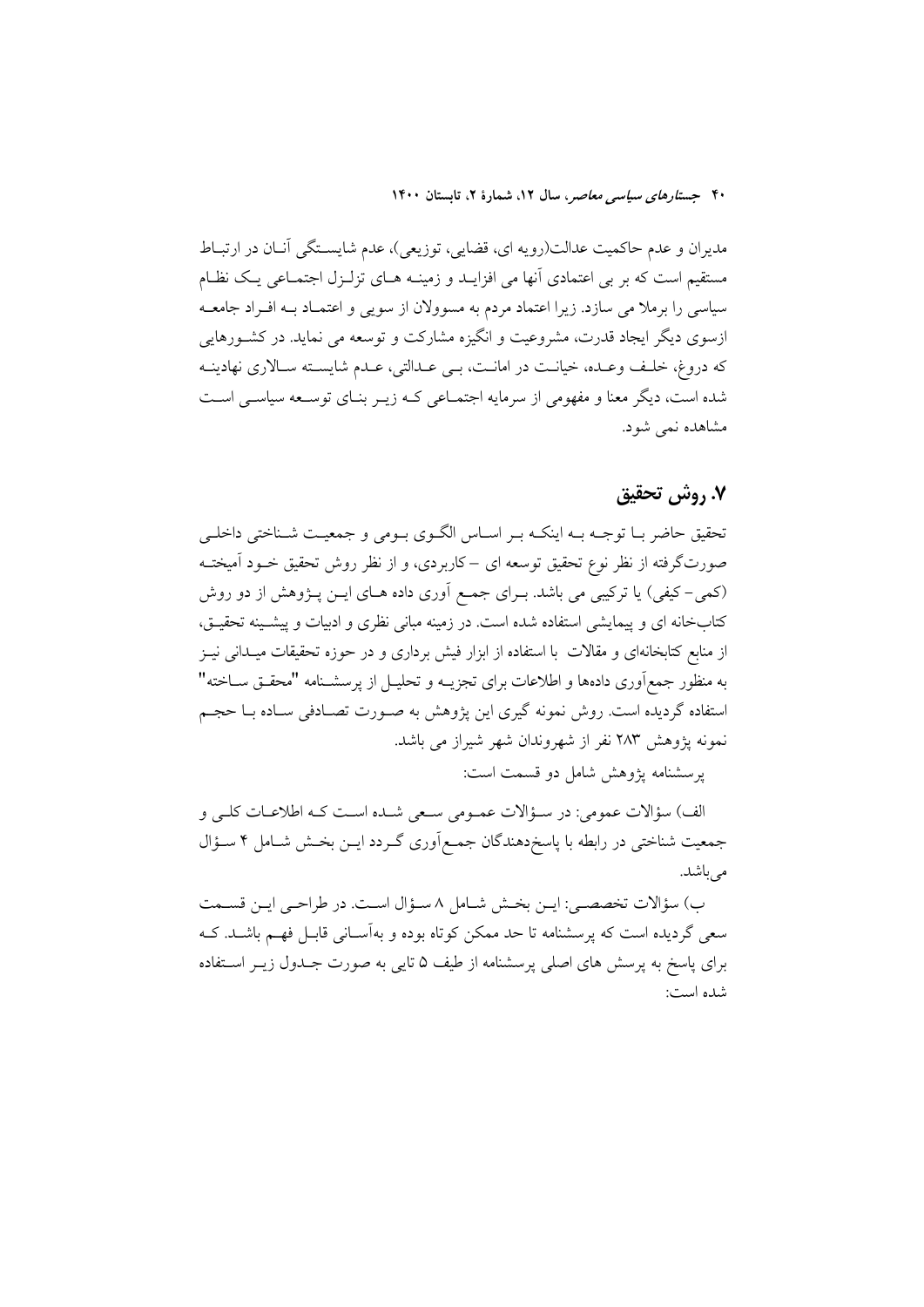گزینه های مربوط به سوالات اصلی پرسشنامه و ارزش آنها

| خیلی کم | خیلی زیاد   زیاد   متوسط(نمی دانم) |  | گزینه ها |
|---------|------------------------------------|--|----------|
|         |                                    |  |          |

برای این منظور براساس متغیرهای موردبررسی ۸ سؤال پنج گزینهای تدوین شده است.

## ۱.۷ تعیین پایایی (قابلیت اعتماد) reliability یرسشiامه

در این پژوهش دامنهٔ ضریب قابلیت اعتماد از صـفر (عـدم ارتبـاط) تــا ۱+ (ارتبــاط کامــل) میباشد و به منظور تعیین پایایی آزمون از روش آلفای کرونباخ استفاده گردیده اسـت. بــرای محاسبه قابلیت اعتماد از ضریب آلفای کرونبــاخ بــا فرمــول زیــر در محــیط spss20 اســتفاده شده است:

$$
r_{\alpha} = \frac{J}{J-1} \left(1 - \frac{\sum_{j=1}^{n} s_j^2}{S^2}\right)
$$

كه نتجه زير بدست امده است؛

| تعداد  | آلفاى كرونباخ                 |
|--------|-------------------------------|
| ۲۸۳نفر | $\cdot/\lambda\setminus\cdot$ |

## ۲.۷ آزمون نرمالبودن توزیع دادهها

نتایج حاصل از آزمون نرمالµودن توزیع دادههـای پرسـشiامـههـای پـژوهش، بـه صـورت زیر میباشد:

| پرسش ۵                      | پرسش ۴                  | پرسش ۳                          | پرسش ۲                      | پرسش                        |                           |            |
|-----------------------------|-------------------------|---------------------------------|-----------------------------|-----------------------------|---------------------------|------------|
| $Y\Lambda Y$                | ۲Λ٣                     | $Y\Lambda Y$                    | $Y\Lambda Y$                | ۲Λ٣                         |                           | تعداد      |
| $\mathbf{r}/\mathbf{r}$     | ۳/۵۲                    | $\mathsf{r}_{\mathcal{N}}\cdot$ | $\mathsf{r}$ / $\mathsf{v}$ | <b><i>T/AY</i></b>          | ميانگين                   | پارامترهاي |
| .7911                       | $\cdot$ /149            | $\cdot$ /911                    | $.47\lambda$                | 1/1V                        | خطاى استاندارد            | نر مال     |
| Y/YQ.                       | 4779                    | $Q/77\pi$                       | Q/977                       | Y/11                        | أزمون كولوموكروف-اسميرنوف |            |
| $\cdot$ / $\cdot$ + $\cdot$ | $\cdot/\cdot\cdot\cdot$ | $\cdot$ / $\cdot$ + $\cdot$     | $\cdot$ / $\cdot$ + $\cdot$ | $\cdot$ / $\cdot$ + $\cdot$ | سطح معنىدار               |            |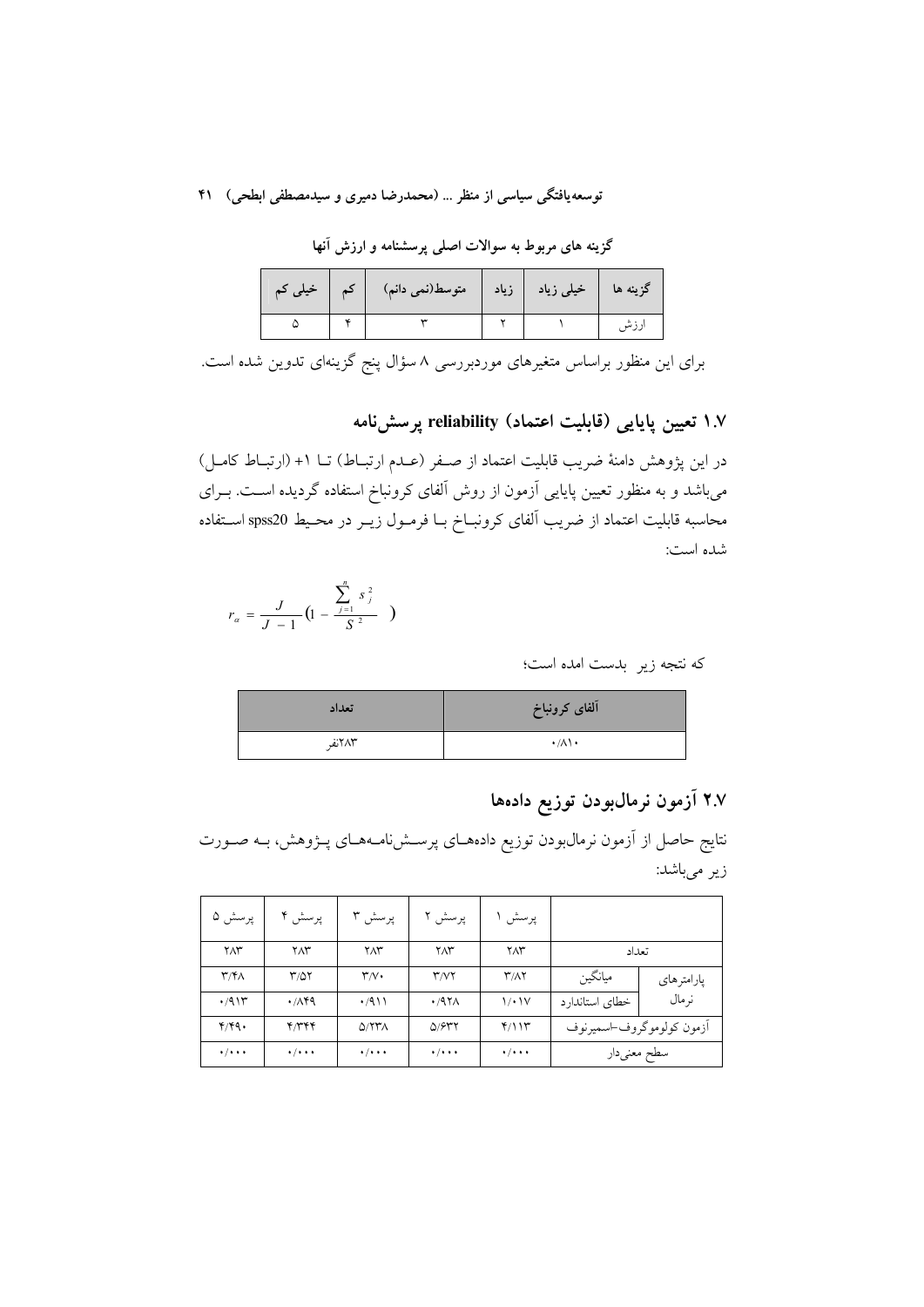| پرسش ۸                            | پرسش ۷                      | پرسش ۶                          |                           |                  |
|-----------------------------------|-----------------------------|---------------------------------|---------------------------|------------------|
| ۲۸۳                               | $Y\Lambda Y$                | $Y\Lambda Y$                    |                           | تعداد            |
| $\Upsilon/\Lambda V$              | $\mathbf{r}$                | ۳/۴۶                            | ميانگين                   | پارامترهای نرمال |
| .7989                             | .788                        | $\cdot$ / $\lambda$ ۶ $\Lambda$ | خطاي استاندارد            |                  |
| Y/Y                               | ۴/۸۰۶                       | $\Delta N \Lambda$              | أزمون كولوموكروف اسميرنوف |                  |
| $\bullet$ / $\bullet$ + $\bullet$ | $\cdot$ / $\cdot$ + $\cdot$ | $\cdot$ / $\cdot$ + $\cdot$     | سطح معنىدار               |                  |

همانطور که جداول بالا نشان میدهند، توزیع دادههای پرستشنامهها، بـا استفاده از ۔<br>آزمون کولوموگروف<sup>\_</sup>اسمیرنوف نرمال و مورد تایید می باشد.

## ۳.۷ یافتههای تحقیق

یافته های بدست آمده در دو بعد زیر قابل بررسی است:

**الف) آمار توصیفی**: آمار توصیفی نمونهی آماری پژوهش حاضر به این ترتیب است: الف: توزیع سنی: نمودار زیر، توزیع سنی نمونهی آماری تحقیق حاضر را نشان میدهد:



همانطور که نمودار بالا نشان میدهـد، بیشـترین سـن مربـوط بـه ۳۰ الـی ۳۵ سـال و کمترین سن مربوط به کمتر از ۳۰ سال است.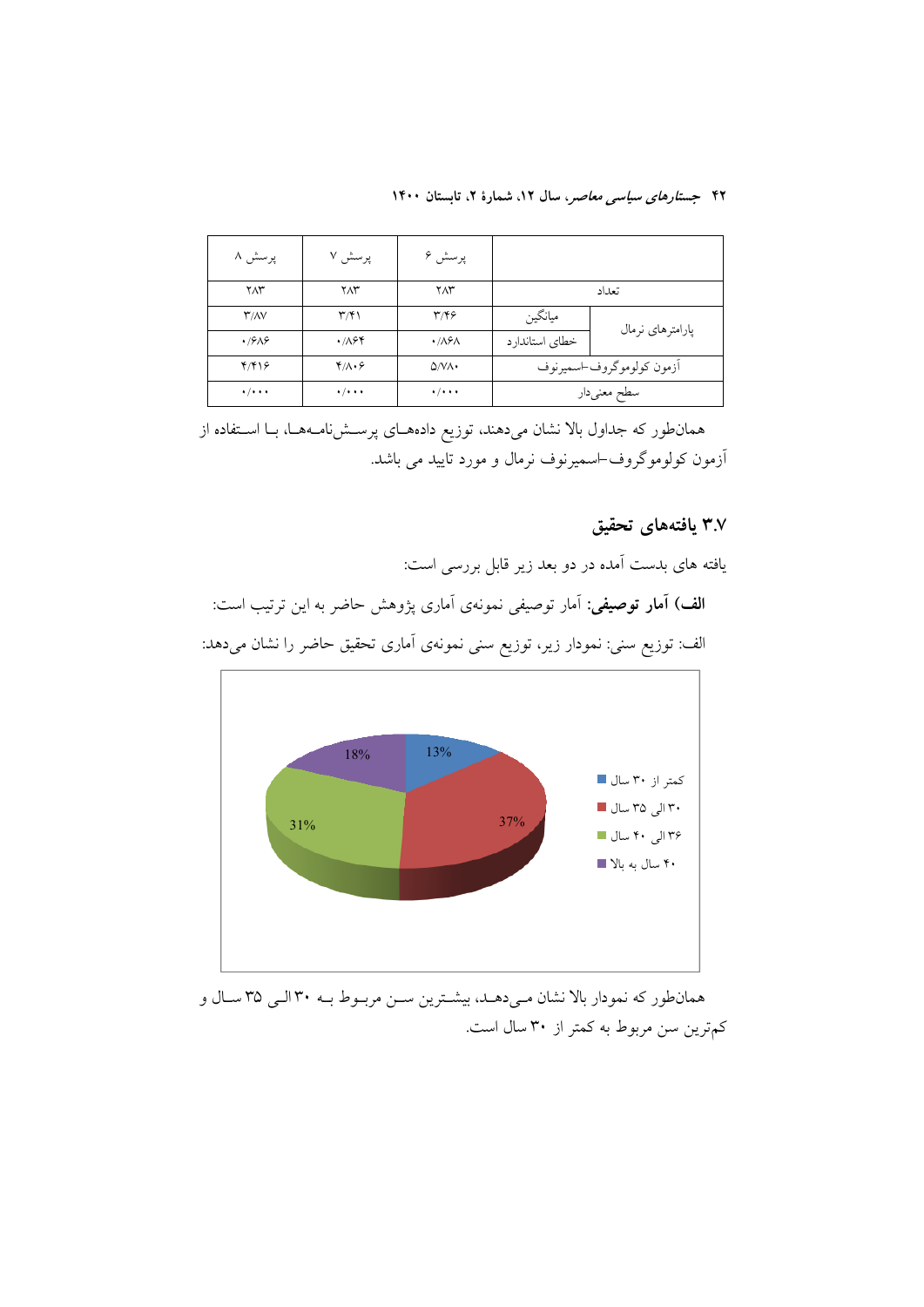

ب: توزیع جنسیتی: نمودار زیر، توزیع جنسیتی نمونـهی حاضـر در پــژوهش حاضـر را نشان مي دهد:

همانطور که نمودار بالا نشـان مـىدهـد، بيشـترين تعـداد نمونـهى أمـارى، مربـوط بـه مر دان است.

پ: توزيع تحصيلي:

نمودار زیر، توزیع تحصیلی نمونه تحقیق را نشان می<mark>دهد:</mark>

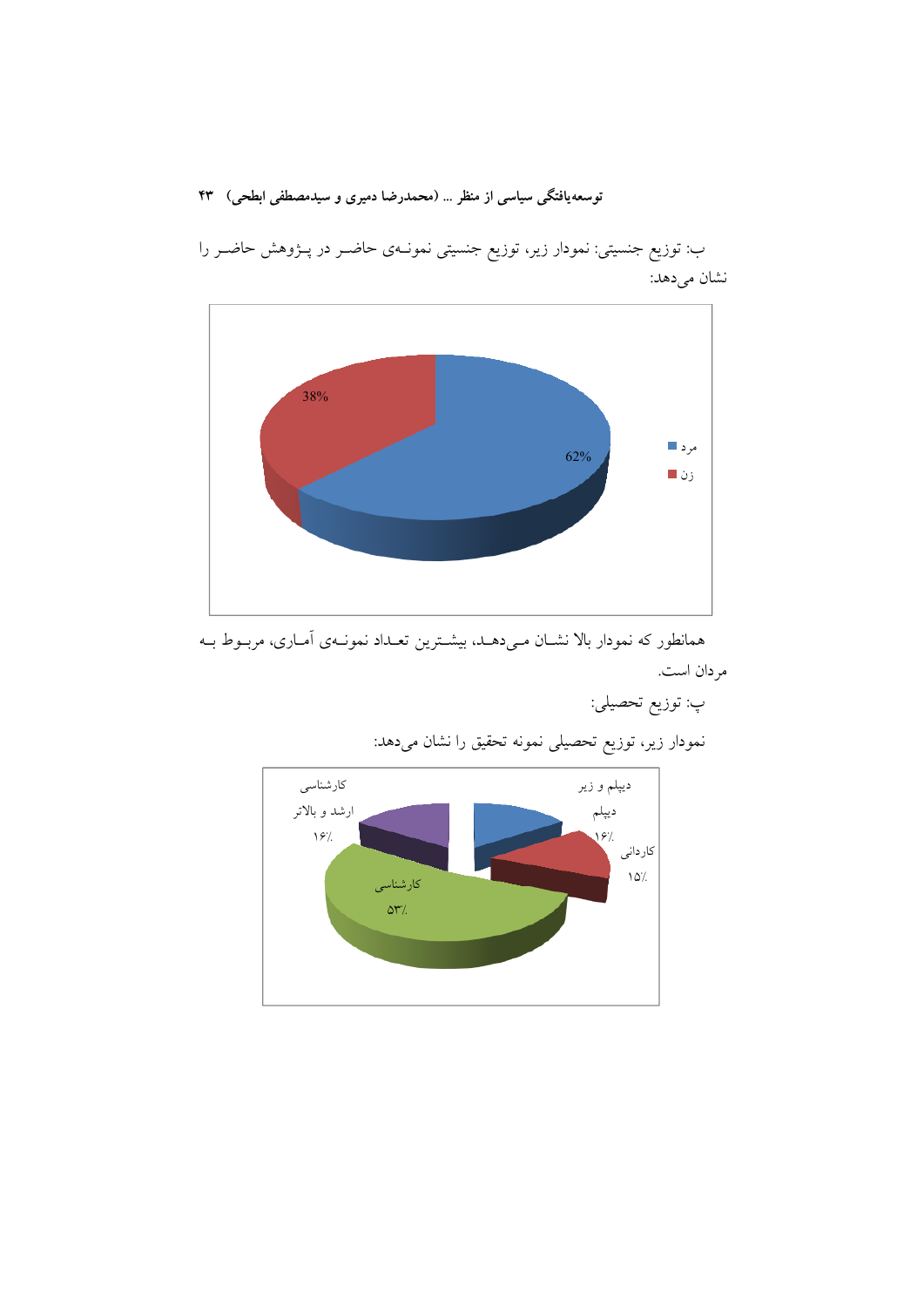نمودار بالا نشان میدهد که بیشترین تحصیلات، مربوط به مقطع کارشناسی، و کــمتــرین آن، مربوط به كارداني است. ١۶ درصد، ديپلم و زير ديپلم، ١٥ درصد، كـارداني، ٥٣ درصـد، کارشناسی، و ۱۶ درصد، کارشناسی ارشد و بالاتر هستند. ت: توزيع از نظر شغل



نمودار زیر، توزیع نمونهی آماری پژوهش از نظر شغل را نشان میدهد:

شکل بالا نشان میدهد که بیشترین شـغل، مربـوط بــه دانشــجویان، و کمتـرین شــغل، كارمندان دولت هستند. به طور كلي آمار توصيفي مــا بــه لحــاظ ســن، تحصــيلات، شــغل و جنسیت در این پژوهش صرفا جهت توصیف جامعه آماری و طبقه بندی آن می باشد. ب)آمار استنباطي

أزمون نماگرهای پژوهش: در تمـامی آزمـون نمـاگر هـای ايــن پــژوهش از رگرســيون (همبستگی) استفاده شده است. آزمون نمـاگر اول: «صـداقت و راسـتگویی مسـوولین بـا مـردم و در میـان جامعــه، بـر مشروعیت سیاسی و مشارکت سیاسی نظام سیاسی می افزاید».جدول زیر، نتـایج حاصـل از آزمون این نماگر را نشان میدهد: نتايج أزمون نماگر اول: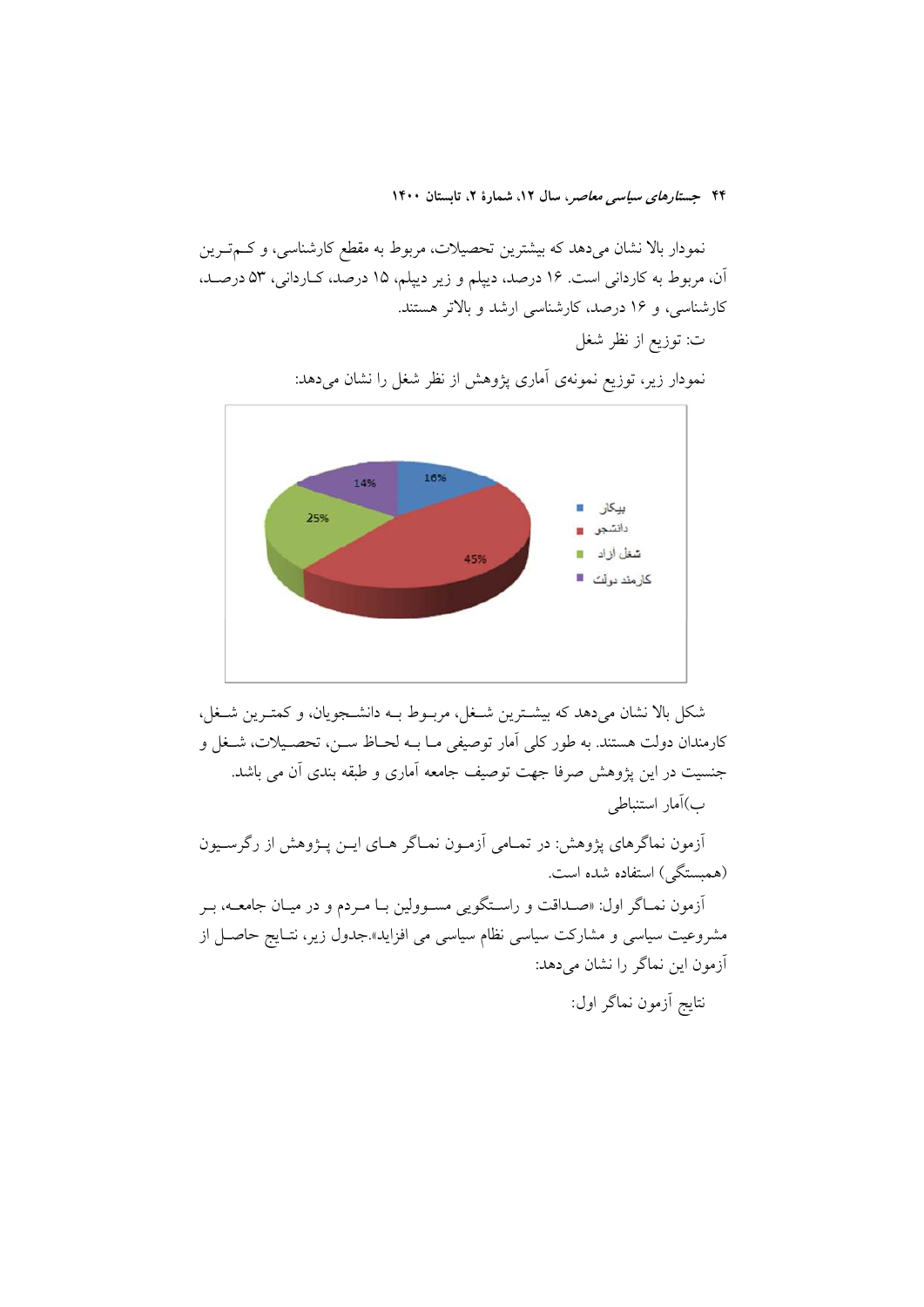| صداقت و راستگویی مسوولین    |              |                                 |
|-----------------------------|--------------|---------------------------------|
| $\cdot$ / $\Delta$ VV       | ضريب همبستگي |                                 |
| $\cdot$ / $\cdot$ + $\cdot$ | سطح معنىدار  | مشروعیت سیاسی و مشارکت<br>سیاسی |
| ۲۸۳                         | تعداد        |                                 |

همانگونه که در جـدول بـالا ملاحظـه مـیشـود، در سـطح خطـاي  $\alpha=0$ . داريـم: و این بدان معناست کـه فـرض اول پــژوهش مبنــی بــر ایــن کــه  $0 \cong Sign < \alpha = .05$ «صداقت و راستگویی مسوولین با مردم و در میان جامعه، بر مشروعیت سیاسی و مشـارکت سیاسی نظام سیاسی می افزاید.» تایید می شود.

آزمون نماگر دوم:

«حاکمیت عدالت و عدم تبعـیض در جامعــه، باعـث مشـروعیت، مشــارکت سیاســی و اعتماد به نظـام سیاسـی مـی شـود». جــدول زیــر، نتـایج حاصـل از آزمـون ایــن نمــاگر را نشان می دهد:

نتايج آزمون نماگر دوم:

| حاكميت عدالت |              |                                          |
|--------------|--------------|------------------------------------------|
| $\cdot$ /۴۷۲ | ضريب همبستگي |                                          |
| $+ / + + +$  | سطح معنىدار  | مشروعیت،مشارکت سیاسی و اعتماد<br>به نظام |
| ۲۸۳          | تعداد        |                                          |

از جـــدول بـــالا چنـــين برمـــي اَيــــد كــــه در ســـطح خطـــاي  $\alpha = .05$  داريـــم: و این بدان معناست که فرضیه نماگر دوم پژوهش مبنی بر این ک $0\cong Sign < \alpha=.05$ «حاکمیت عدالت و عدم تبعیض در جامعه، باعث مشروعیت، مشارکت سیاسی و اعتماد بـه نظام سیاس<sub>ی</sub> می شود» تایید می شود.

آزمون نماگر سوم:

«شفافیت سازی مسایل و امور اجتماعی سیاسـی، باعـث افـزایش مشـروعیت سیاسـی و نهايتـا مشـاركت سياسـي مـي شـود». جـدول زيـر، نتـايج حاصـل از أزمـون ايـن فرضـيه ارائه مي كند:

نتايج أزمون نماگر سوم: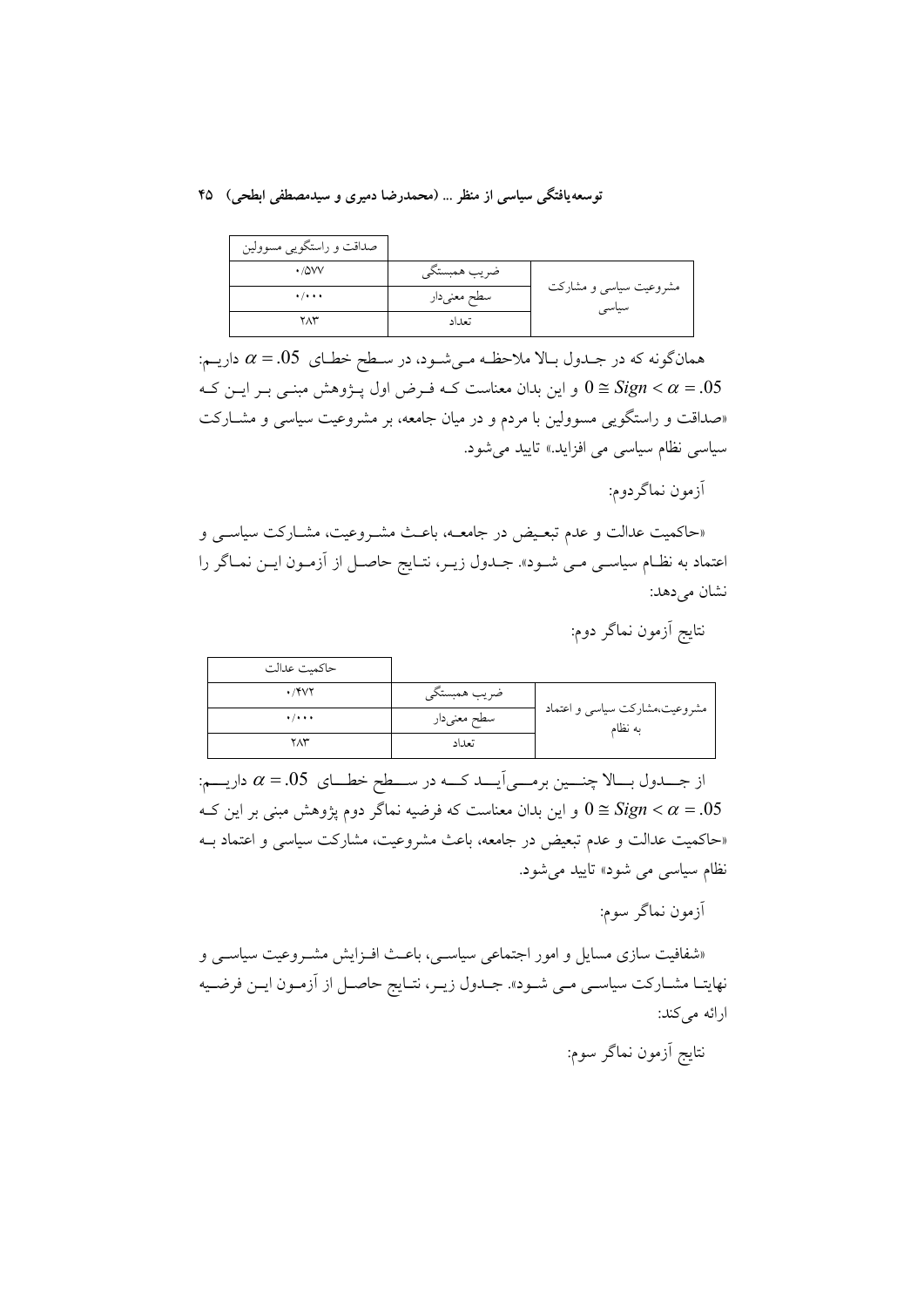| شفافیت سازی                 |              |                                        |
|-----------------------------|--------------|----------------------------------------|
| .7988                       | ضريب همبستگي |                                        |
| $\cdot$ / $\cdot$ + $\cdot$ | سطح معنىدار  | افزایش مشارکت سیاسی و مشروعیت<br>سياسى |
| ۲۸۳                         | تعداد        |                                        |

 $0 \cong Sign < \alpha = .05$  جدول بالا نشان می $\alpha$ در سطح خطای  $\alpha = .05$  داریم: و این بدان معناست که نماگر سوم پژوهش مبنی بر این که « شفافیت سازی مسـایل و امــور اجتماعی سیاسی، باعث افزایش مشروعیت سیاسی و نهایتـا مشــارکت سیاســی مــی شــود » تاييد مي شود.

آزمون نماگر چهارم:

«شفاف سازی مسایل حاکم بـر جامعــه باعـث ایجــاد و انگیــزه مشــارکت و مشــروعیت سیاسی می شود ». نتايج أزمون نماگرچهارم:

| شايستكم                     |              |                               |
|-----------------------------|--------------|-------------------------------|
| ۱٬۴۲۵                       | ضريب همبستگي |                               |
| $\cdot$ / $\cdot$ + $\cdot$ | سطح معنىدار  | افزایش مشروعیت و مشارکت سیاسی |
| $Y\Lambda Y$                | تعداد        |                               |

 $0 \cong Sign < \alpha = .05$  جدول بالا نشان می $\alpha$ هد که در سطح خطای  $\alpha = .05$  داریم: و این بدان معناست که نماگر چهارم پژوهش مبنی بر این که « شفاف ســازی مســایل حــاکم بر جامعه باعث ایجاد و انگیزه مشارکت و مشروعیت سیاسی می شود » تایید می شود.

### ۸. نتيجه گيري

همانطور که اشاره شد در واقع سرمایه اجتماعی یکی از منابع کلیدی در هر نظام سیاســی و نظام اجتماعی برای رسیدن به ابعاد توسعه (بویژه توسعه سیاسی) است. بـه عبـارتی سـرمایه اجتماعی در واقع زیر بنای توسعه فرهنگی، اجتماعی، اقتصادی و سیاسی و مقدمبر آن است زیرا که سرمایه اجتماعی در واقع توانایی گسترش کنش، غنی ســازی کــنش، تســهیل کــنش، کاهش هزینه کنش و منبع کـنش اجتمـاعی – سیاسـی را داراسـت. بنـابراین هرچــه سـطح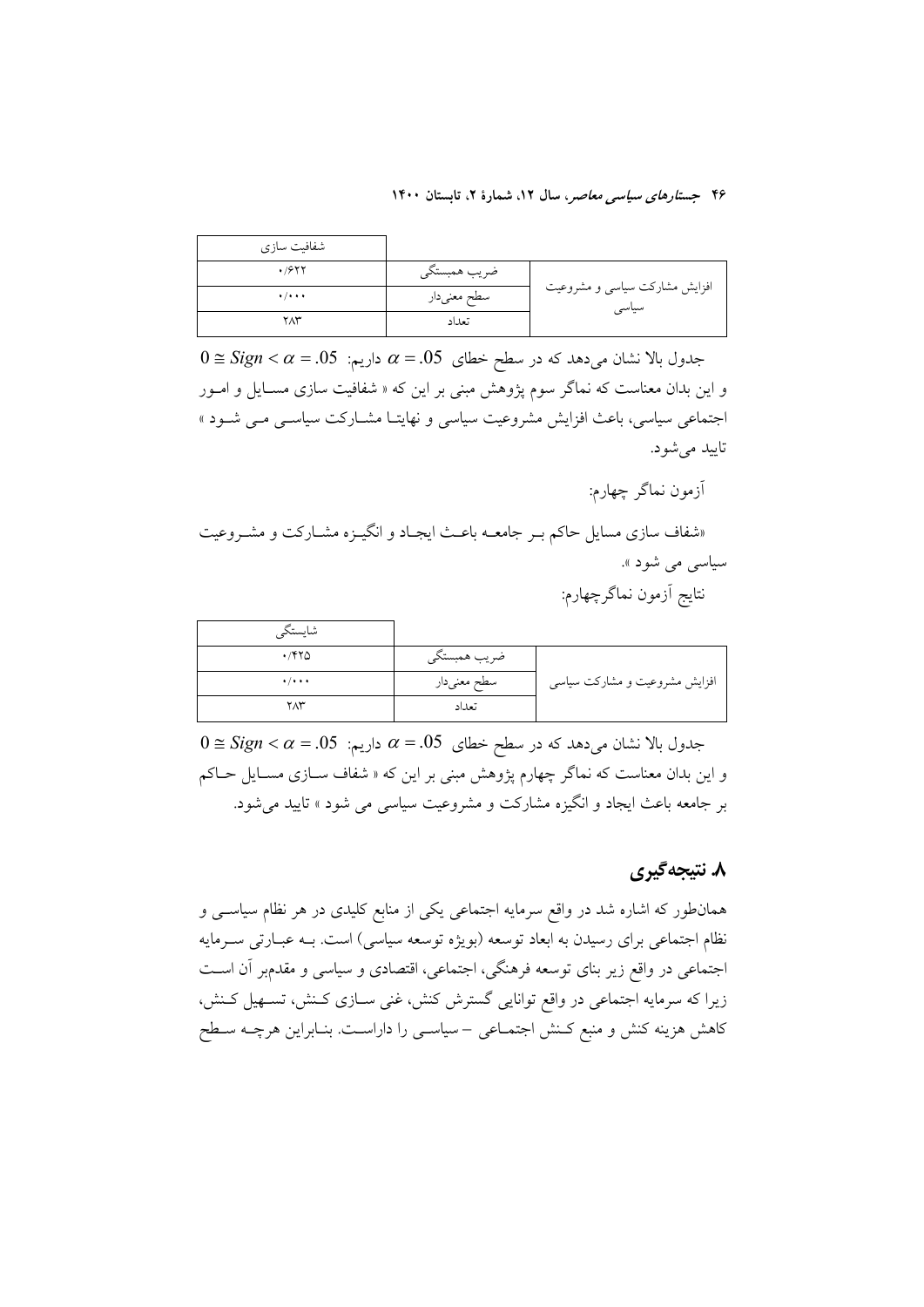سرمایه اجتماعی در یک جامعــه و نظــام سیاســی بیشــتر باشــد آن نظـام بــه لحــاظ سیاســی توسعه یافتهتر و یاسخگوتراست و بالعکس در این یژوهش نیز سرمایه اجتماعی بـه ییونــدها و ارتباطات میان افراد جامعه به عنوان منبع با ارزش اشاره دارد که با دربرداشتن ارزش هــای اخلاقی و هنجارهای اجتماعی و اعتماد موجب تحقق اهداف جامعه می شود تعریـف شـد. این پژوهش برخلاف نظریات مطرح شده در راستای توسعه سیاسی تاکیـد و اولویـت خــود را بر سرمایه اجتماعی و منابع آن می داند. آنچــه ایــن پــژوهش را نســبت بــه ایــن نظریــات بهویژه تئوری های رابرت پاتنام و فوکویاما متمایز می کنـد نگـاه و مطالعـه بومی(اسـلامی – ايراني) نسبت به مقوله سرمايه اجتماعي و ارتباط أن با توسعه سياسي مي باشد. زيرا توســعه در تمامي ابعاد (بويژه توسعه سياسـي) بــا مولفــه هــايي همچــون تــاريخ، جغرافيــا، اوضــاع سرزمینی، اداب و رسوم، فرهنگ، مذهب و جهان بینی اَن جامعه باید همخوانی داشته باشــد كه تحت عنوان الگوى بومى قلمداد مى شود. از سويى دين به عنـوان ارزش هـا متعـالى بـا كاركردهـايي چـون مشـاركت، صـداقت، تعهـد، انضـباط بخشـي و … سـازو كارهـايي را موجب می شود که در قالب آنها سرمایه اجتماعی شکل مـی گیــرد و ســایه هــای تحکــیم توسعه را فراهم می نماید. بنابراین رابطه دین و اعتماد اجتماعی-سیاسی مساله ای است ک به دلیل وجود چشم انداز دینی توسعه، در جامعه کنونی ایران حـائز اهمیـت اسـت. در ایــن راستا منابع اسلامی به طور کلی بزرگترین و مهمترین منابع اعتماد ساز با توجه به مولفههـای گوناگون در یک نظام اجتماعی می باشد. از همین زاویه ایــن پــژوهش ســعی در بازشناســی جايگاه اعتماد به عنـوان يكـي از مهـم تـرين المـان هـاي سـرمايه اجتمـاعي بـا رويكـردي بومی داشت. مهمترین شـاخص هـا و نماگرهـای سـنجش اعتمـاد در ایــن پــژوهش بـرای توسعه یافتگی سیاسی، در بردارنده:(صـداقت، عـدالت، شـفافیت و شایســتگی ) بـود کــه در دو حوزه نظري و عملي مورد تجزيه و تحليل قـرار گرفـت و بــا توجــه بــه آمــار اســتباطي مشخص گردید ارتباط و رابطه کلیدی و معناداری میـان اعتمـاد بــه عنــوان مهمتــرین مولفــه ســرمايه اجتمـــاعي و نماگرهـــاي موجـــود بـــا توســـعه سياســـي و شـــاخص هـــاي أن (مشروعیت سیاسی و مشارکت سیاسی ) با رویکرد بومی وجود دارد که بـا مطالعـه مـوردی در شهر شیراز این امر مشخص گردید.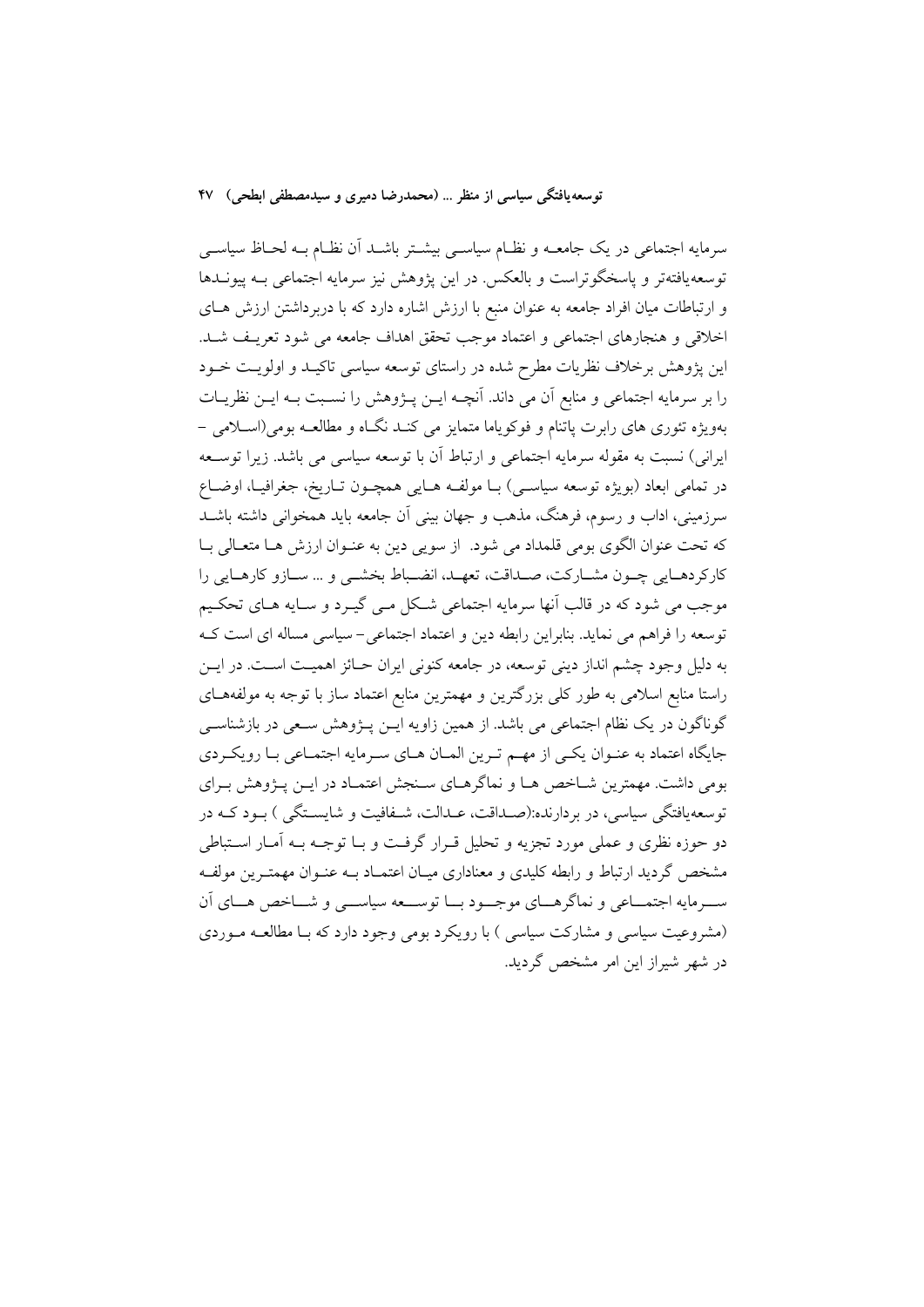#### **یے نوشتھا**

## ۱. برای اطلاعات بیشتر رک به: –نسبت مشـروعیت و مشـارکت سیاسـی در اندیشـه سیاسـی امـام خمینی. نجف لک زایی مقیمے, غلامحسین پژوهش نامـه انقــلاب اسلامی،ســال اول، زمســتان ۱۳۹۰. خظر گIه اسـلام درجسـتاري بـر تقريرهـاي مشـروعيت نظـام سياســي. كريمــي والا .محمدرضا.حکومت اسلامی ،سال یانزدهم ،شماره سوم .۱۳۸۹.

#### كتابنامه

قران مجيد، ترجمه: مهدي الهي قمشه اي. ابطحي، سيد مصطفى (١٣٨٥).توسعه: ابعاد مفهومي، مباني و الگـوي دينـي و بـومي. *راهبـرد يـاس*، سال اول، شماره دوم. از کیا، مصطفی. غفـاری غلامرضـا(۱۳۸۳). توسـعه روسـتایی بـا تاکیــد بـر جامعــه روسـتایی ایـران. تهران: ني. ازكيا، مصطفى. غفاري، غلام ضا (١٣٩٠). *جامعه شناسي توسعه*. انتشارات كيهان، جاب نهم. بنیانیان، علیرضا(۱۳۹۳). الگوی اسلامی−ایرانـی پیشـرفت ،ضـرورت هـا ونتـایج. *انتشـارات الگـوی* اسلامي پيشرفت وابسته به مركز الگوي اسلامي-ايراني پيشرفت. چاپ اول،ارديبهشت. ياتنام ،رابرت(١٣٨۵). *دموكراسي و سنت هـــاي مـــاني.* ترجمــه دلفــروز محمــد تقــي. تهــران: دفتــر مطالعات سیاسی کشور. ياتنام، رابرت(۱۳۸۴). *سرمايه اجتماعي، اعتماد، دموكراسي و توسـعه*؛ در كيـان تــاجبخش، ترجمــه افشين خاكباز و حسين يويان. تهران: نشر شيرازه. تاجبخش،کیان(۱۳۸۴). *سـرمایه اجتمـاعی ،اعتمـاد و توسـعه*. ترجمـه خاکبـاز افشـین،پویا ،حسـن. تهران شيرازه. توسلی، غلامعباس (۱۳۸۴). سرمایه ی اجتماعی، ثروت نامرثی. *نشریه حیات نو اقتصادی.* توسلی، غلامعباس ِ موسوی، مرضیه(۱۳۸۴). مفهوم سرمایه اجتماعی در نظریات کلاسـیک و جدیـد بر نظریه های سرمایه اجتماعی *نشریه علمی پژوهشی نامه علوم اجتماعی،* شماره۲۶، ۱-۳۲. تونيكس،فوان (١٣٨٧). اعتم*اد و سرمايه اجتماعي.* تهران؛ يژوهشكده مطالعات فرهنگي و اجتمـاعي، چاپ اول. خميني، سيد روح اله (١٣٨۵). صحي*فه امام*. تهران: موسسه تنظيم ونشر آثار امام خميني.